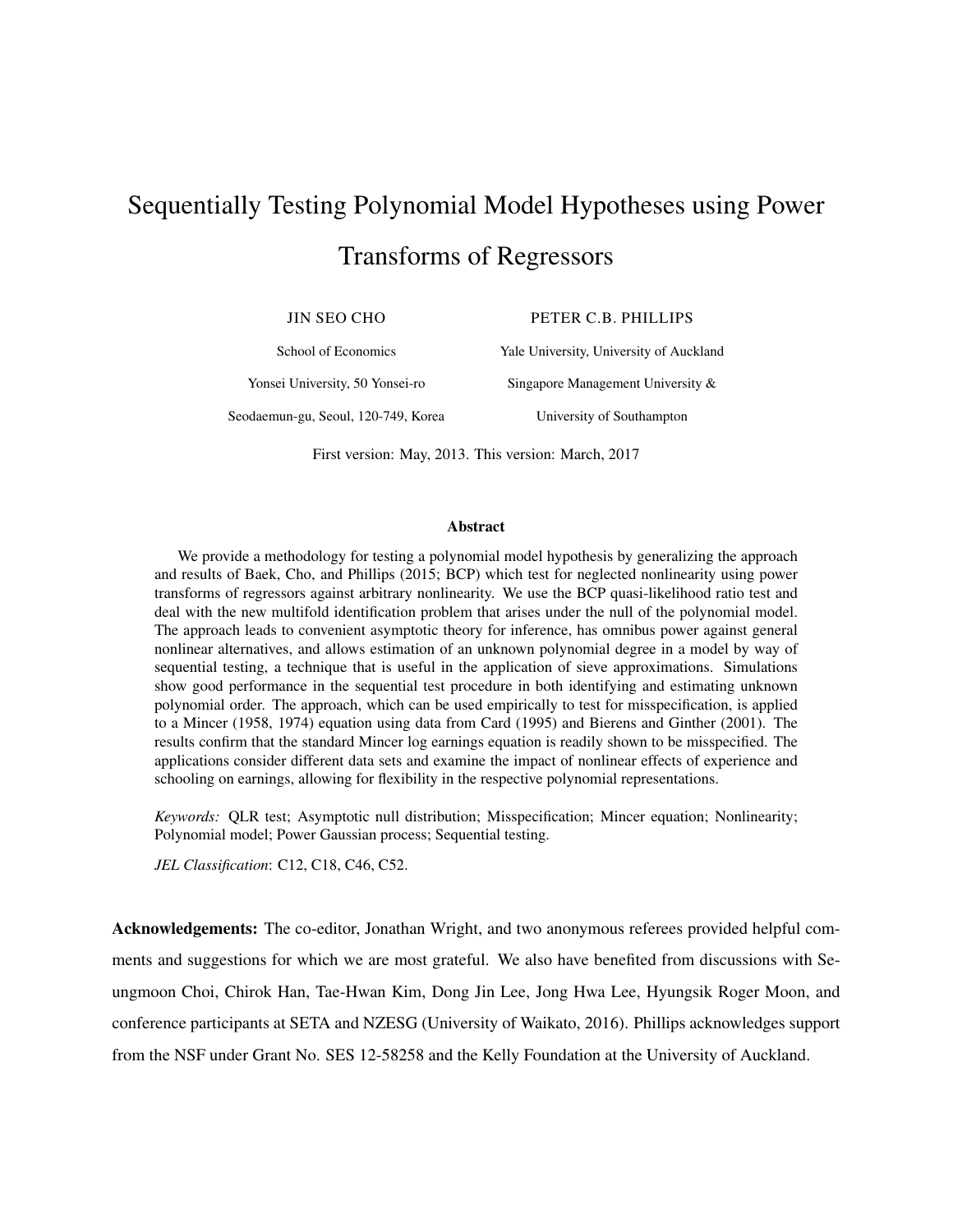## 1 Introduction

Polynomial models are popularly used in empirical work to address departures from linearity, as they are able to detect and cope with unknown forms of neglected nonlinearity. Quadratic, cubic, quartic, and even higher degree polynomial models are flexible, easy to estimate using least squares, and may be justified in terms of sieve approximation techniques in the context of general nonparametric formulations of nonlinearity.

Nevertheless, the validity of a polynomial model is often verified in only a limited fashion. For any pre-specified polynomial model, its given degree may be insufficient to detect nonlinearity in the data or it may be redundantly too high. Test statistics that are available in the literature do not tell the researcher the degree of nonlinearity to be included in the model without iterative testing when they reject the specified polynomial model.

The present paper makes a twofold contribution. First, we provide a methodology for testing a polynomial model hypothesis and detecting whether there is further neglected nonlinearity in the model. The approach adopted extends recent work of Baek, Cho, and Phillips (2015, BCP henceforth) for testing arbitrary nonlinearity using power transforms of regressors and a quasi-likelihood ratio (QLR) test implied by this. The methodology is a convenient way of delivering an omnibus test for neglected nonlinearity by simple augmented regression. Second, we exploit the flexible feature of power transforms by estimating polynomial degree in a manner that assists in specifying a parsimonious polynomial model. For this purpose, we sequentially test the polynomial model hypothesis by increasing the polynomial degree and controlling the overall type-I error. The approach has a natural application in sieve nonparametric estimation for determining the dimension of a suitable sieve space that is typically estimated by information criteria. In fact, as we discuss below, our methodology does relate to and complement the use of information criteria. Specifically, the QLR statistic is designed to detect any information gain by marginally increasing the dimension of the model, thereby providing a mechanism of evaluating the success of any particular specification, just as in the use of information criteria.

Power transforms of regressors have been popular in the literature since Tukey's (1957, 1977) suggestion of the power transform as a mechanism to link the log linear model to the linear model. Many applications were reported in the earlier paper BCP. In related work Phillips (2007) examined power transforms of time trends and showed that estimating such models involves asymptotic collinearities which lead to complications in implementation and limit theory, some aspects of which are relevant in the current paper and are revisited here.

The approach pursued here extends the linear null model framework of BCP to a more general polyno-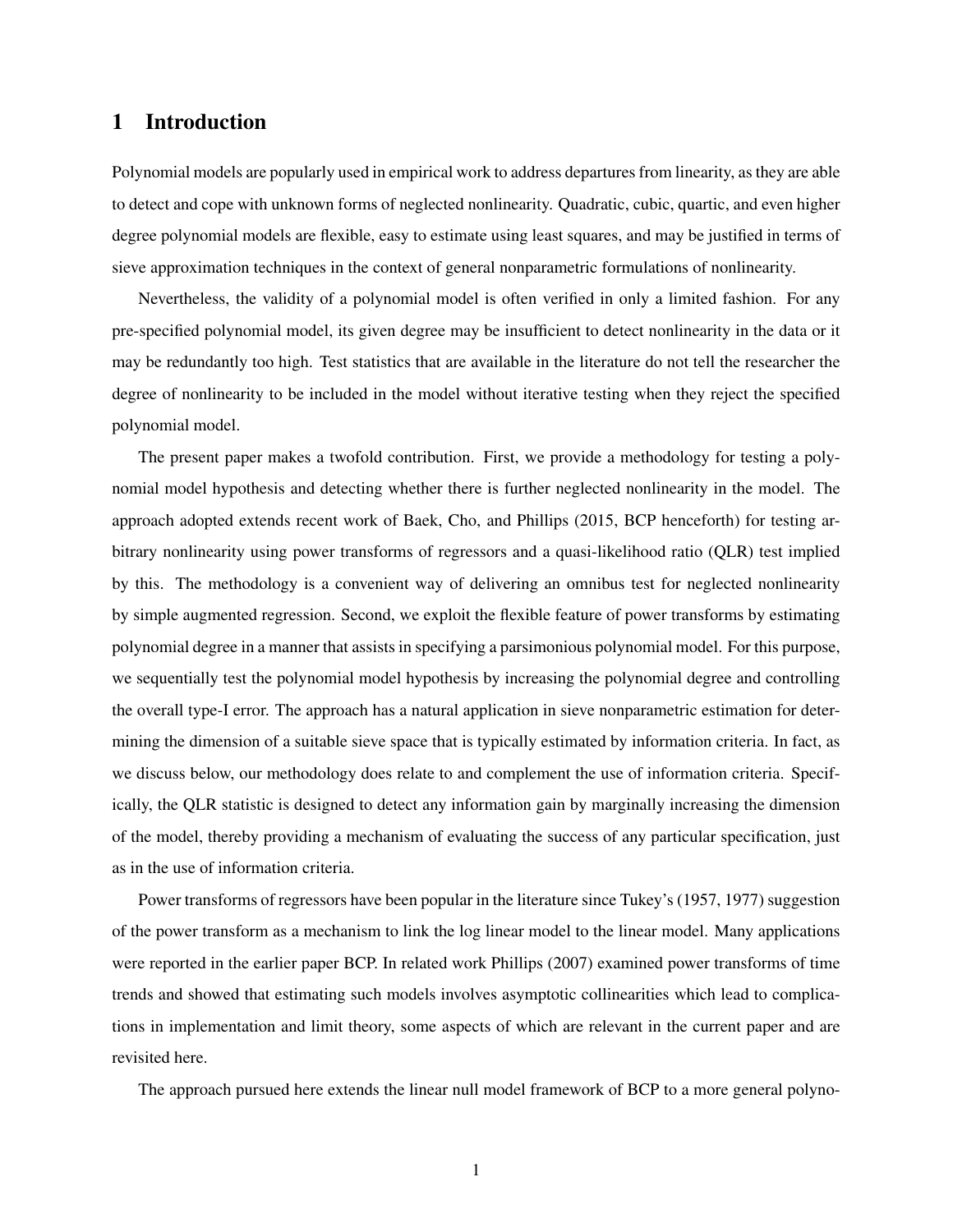mial class, develops omnibus tests for further neglected nonlinearity by examining the effect of the power transform on prediction errors, and provides a statistical algorithm for estimating the degree of a polynomial model by sequentially testing the polynomial model. While in principle this approach may seem straightforward, it has not been attempted in the prior literature using power transform methods mainly because of the multiple identification problem that arises when testing the polynomial model assumption. Cho and Ishida (2012) and BCP showed that testing the linear model assumption by the power transform method introduces a trifold identification problem (bifold in the case of a location model). If the null model is an  $m$ -th degree polynomial model, identification is aggravated by the fact that there are now  $m+2$  different ways to identify the model, leading to what we call a *multifold identification problem*. To the best of our knowledge, this multifold identification problem has never been addressed in the literature.

The goal of the present paper is to tackle this problem and provide a methodology for empirically testing a null polynomial model and identifying polynomial degree by means of sequential testing. Specifically, we consider two time-series models in parallel to BCP. The first case involves strictly stationary data and the QLR test statistic of the null polynomial model here is shown to have a limit distribution in terms of a functional of a Gaussian process induced by the presence of multifold identification under the null. As we demonstrate below, the covariance kernel of this Gaussian process is dependent upon both the data generating process (DGP) and the model assumptions, so that the null limit critical values are case-dependent. Next, we examine the polynomial time-trend stationary model. Although the QLR test statistic in this case still converges weakly to a functional of a Gaussian process under the null, the covariance kernel is regular in the sense that if the prediction error is a martingale difference sequence (MDS), the null limit distribution is invariant to the conditional variance of the prediction error and to the degree of the null polynomial model. This invariance has the convenient implication that asymptotic critical values can be tabulated by simulating a certain exponential Gaussian process (as in Cho and White, 2010). For these two time series contexts, we provide a sequential testing methodology that yields a consistent estimator of the polynomial degree by iterative hypothesis testing without resorting to data snooping. The methodology relies on suitable control of the overall test significance level to ensure a slow passage to zero as the sample size tends to infinity.

This estimation and inferential methodology has numerous applications in applied work. For example, the classic Mincer (1958, 1974) equation predicts individual log earnings as the sum of a linear function of schooling years and a quadratic function of years of potential experience. This equation has long been influential in empirical studies of human capital and inevitably raises questions concerning the appropriate choice of nonlinear model or polynomial degree in the specification. There are many other instances in economic and financial research where polynomial models can be exploited to resolve empirical issues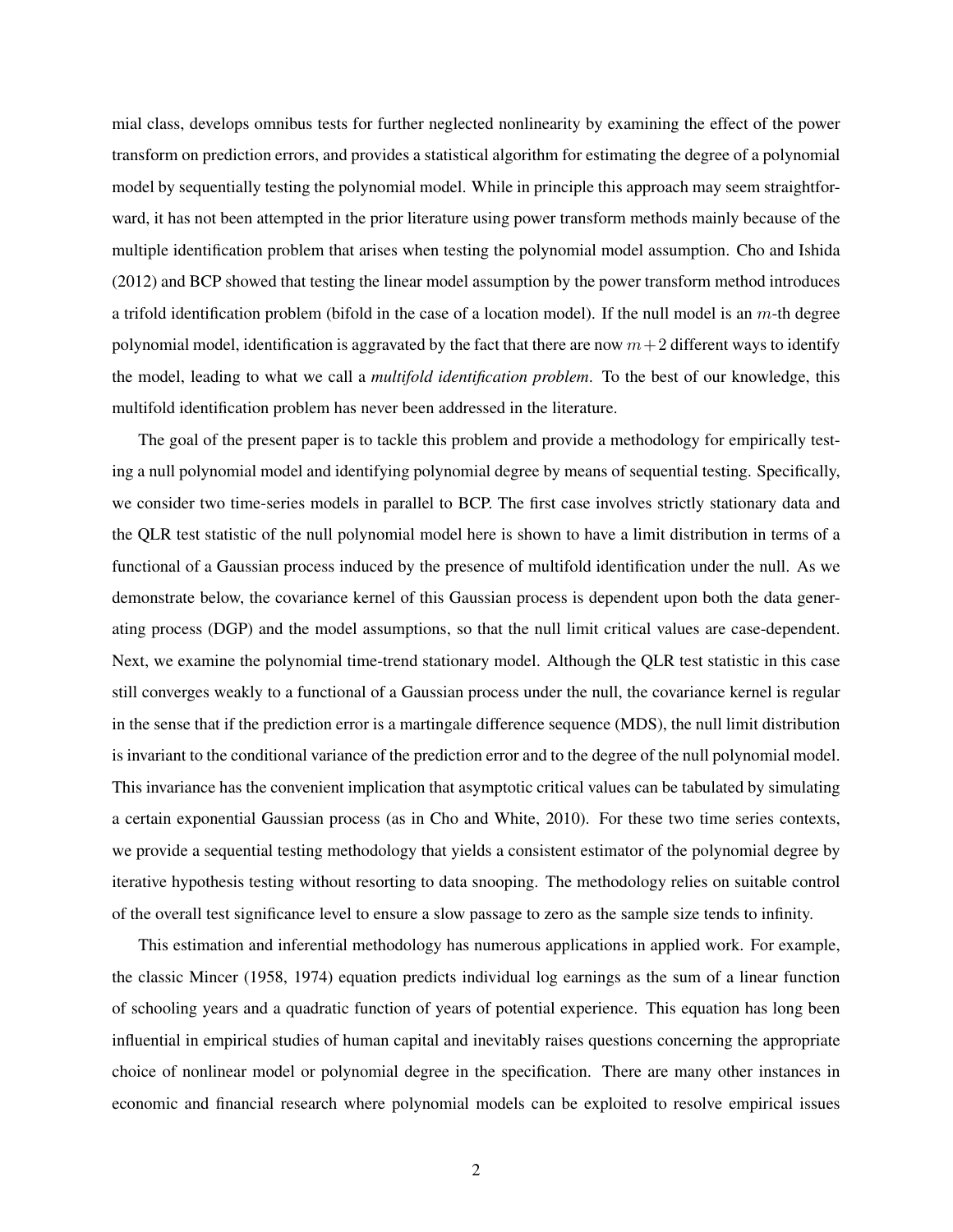concerning uncertainty about the degree of nonlinearity in relationships suggested by theory or by empirical work. Some of these further examples are reviewed in Section 5. In addition to these empirical examples, there has been substantial interest in the use of sieve approximations in nonparametric econometrics, wherein a primary task is the selection of a suitable degree for the approximating sieve space in empirical application.

The second degree polynomial model of the Mincer equation provides a natural platform to apply the testing methodology developed in the current study, particularly given the fact that its form has been questioned by Murphy and Welch (1990) and Lemieux (2006) among others. Accordingly, we apply our methodology to the Mincer equation and test the empirical adequacy of its form for explaining log earnings, using the national longitudinal survey data from Card (1995) and the current population survey data from Bierens and Ginther (2001). Revisiting this application, we conclude that the standard Mincer equation fails to capture nonlinearity in response to years of experience if the model is extended to include other explanatory variables and/or different data are used. Our tests therefore provide confirmatory analytic findings that support Lemieux's (2006) conclusions concerning suitable model specifications for earnings equations.

The paper is organized as follows. Section 2 derives the null limit distribution of the QLR test statistic for the strictly stationary case. This section also examines a sequential testing algorithm for detecting polynomial degree in practical applications. Section 3 extends the analysis to the polynomial time-trend case. Section 4 reports simulations to assess finite sample performance and the adequacy of the sequential testing algorithm. Section 5 provides an empirical application. Concluding remarks are given in Section 6. Proofs are contained in the online supplement to this study (Cho and Phillips, 2017). For notational simplicity we use  $(d^{j}/d^{j}x) f(0)$  to denote  $(d^{j}/dx^{j}) f(x)|_{x=0}$  for some function f and positive integer j. Other notation is standard.

# 2 Sequential QLR Testing for Nonlinearity with Stationary Data

This section assumes stationary data and develops the QLR machinery for testing neglected nonlinearity and sequential testing to determine polynomial degree.

### 2.1 Model Formulation

We suppose that the researcher specifies a model  $\mathcal{M}_m$  to characterize the systematic component  $\mathbb{E}[y_t|z_t]$ of a scalar endogenous variable  $y_t$  given a set of covariates  $z_t := (x_t(m)', d'_t)' := (1, x_t, \ldots, x_t^m, d'_t)'$ that involve m-th degree polynomial components of some process  $x_t$ . The model is formulated as  $\mathcal{M}_m :=$  $\{\mathbb{E}[y_t|z_t] = \mu_t(\cdot) : \Omega \mapsto \mathbb{R} \text{ with } \mu_t(\alpha, \eta, \beta, \gamma) := x_t(m)'\alpha + d'_t \eta + \beta x_t^{\gamma} \}, \text{ in which the power transform}$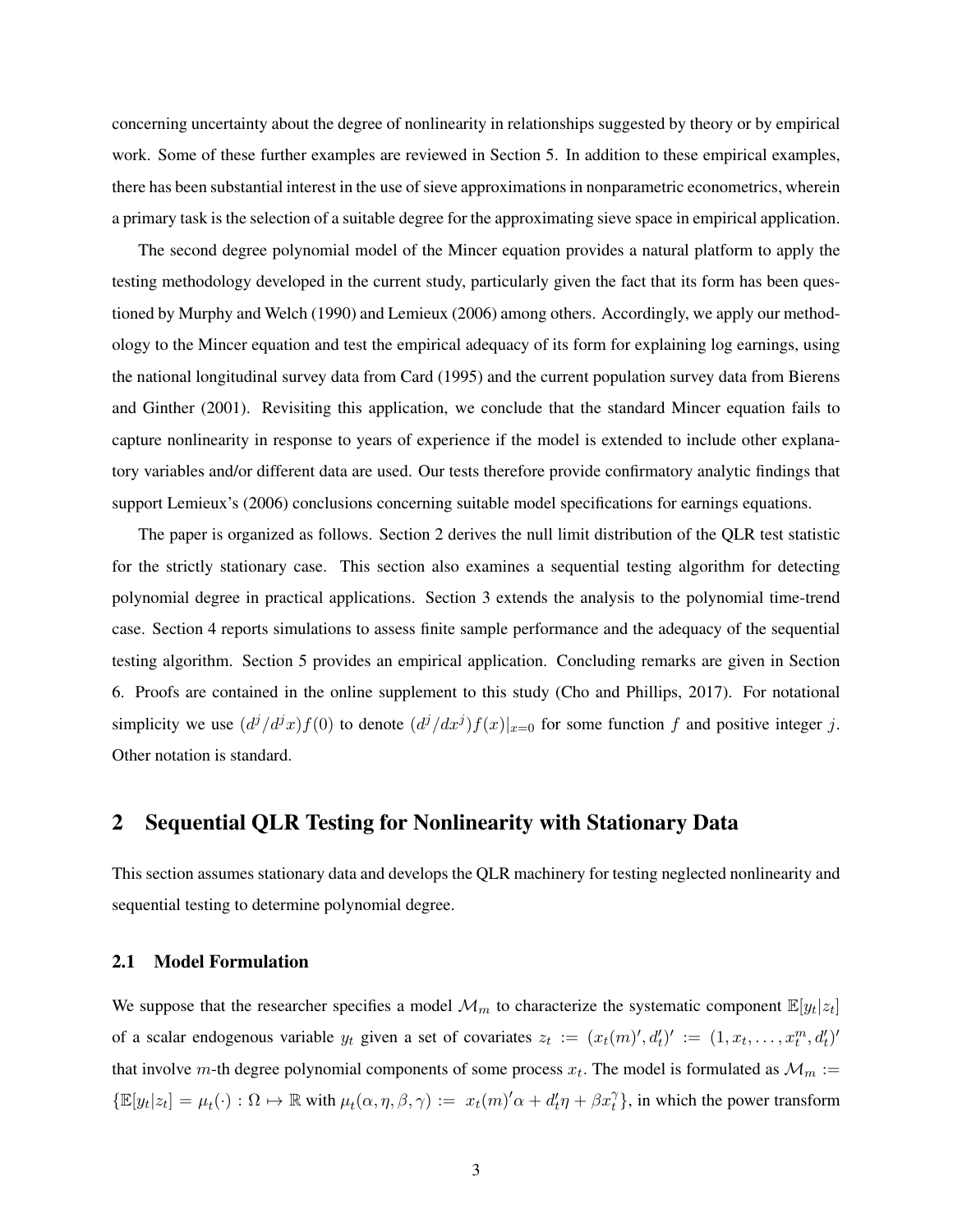component  $x_t^{\gamma}$  $\hat{t}$  is introduced to allow for possible additional nonlinearity in  $\mathbb{E}[y_t|z_t]$  beyond conventional polynomial effects. It is this mechanism that enables an omnibus test of specification to be developed.

The variables  $(y_t, x_t, d'_t)' \in \mathbb{R}^{2+k}$  ( $k \in \mathbb{N}$ ) are assumed to be strictly stationary and ergodic,  $x_t$  is strictly nonnegative with probability 1, and the parameter space for  $\omega := (\alpha', \eta', \beta, \gamma)':=(\alpha_0, \ldots, \alpha_m, \eta', \beta, \gamma)'$ is  $\Omega \subset \mathbb{R}^{3+m+k}$ . It is further assumed that the signal matrix  $Z'Z = \sum_{t=1}^{n} z_t z_t'$  is nonsingular, where  $Z = [z_1, ..., z_n]'$  is the observation matrix and n is the sample size. This model extends the framework of BCP where it is assumed that the base model is linear and  $m = 1$ . The model  $\mathcal{M}_m$  is motivated by the concern that an  $m$ -th degree polynomial model may not be flexible enough to detect any remaining nonlinearity in  $\mathbb{E}[y_t|z_t]$ . This model is formulated to facilitate testing the following hypothesis:

$$
\mathcal{H}_{0,m} : \exists (\alpha'_{*}, \eta'_{*})', \ \ \mathbb{E}[y_t | x_t, d_t] = x_t(m)'\alpha_{*} + d'_t \eta_{*} \text{ with probability } 1,
$$

so that the m-th degree polynomial model becomes the null model whereas  $\mathcal{M}_m$  is treated as the alternative.

Many irregular issues of identification are entailed by transition from  $\mathcal{M}_m$  to the null model. In particular, the null model can be separately generated from  $\mathcal{M}_m$  by imposing a number of restrictions, each of which bears its own model identification signature (*c.f.*, Davies, 1977, 1987). Thus, if the parameter space of  $\gamma$ , denoted by Γ, contains the elements  $\{0, 1, \ldots, m\}$ , there are  $(m + 2)$  different ways to obtain the null model from  $\mathcal{M}_m$ . First, for each  $c = 0, 1, \ldots, m$ , if  $\gamma_* = c$ , the coefficient of  $x_t^c$  becomes  $(\alpha_{c*} + \beta_*)$ , thereby leading to the null model. Nevertheless,  $\alpha_{c*}$  and  $\beta_*$  are not separately identified although their sum is identified. Second, the null model is obtained by letting  $\beta_* = 0$ , but  $\gamma_*$  is itself not identified, leading to a further identification problem. As a result, there are  $(m + 2)$  different ways to obtain the null model from  $\mathcal{M}_m$ , and, accordingly,  $(m+2)$  different identification problems. We may separately state these in terms of the explicit sub-hypotheses:

$$
\mathcal{H}^{(1)}_{0,m}: \gamma_* = 0; \quad \dots \quad \mathcal{H}^{(m+1)}_{0,m}: \gamma_* = m; \quad \text{and} \quad \mathcal{H}^{(m+2)}_{0,m}: \beta_* = 0.
$$

The union of the parameter spaces under the sub-hypotheses must be the null parameter space under  $\mathcal{H}_{0,m}$ .

In the following subsections, we examine the limit distribution of the QLR test statistic defined as  $QLR_n := n(1 - \hat{\sigma}_{n,A}^2/\hat{\sigma}_{n,0}^2)$  under each null hypothesis as in BCP. Here,  $\hat{\sigma}_{n,A}^2$  and  $\hat{\sigma}_{n,0}^2$  are the means of the squared residuals obtained respectively from the model  $\mathcal{M}_m$  and the null model hypothesis. The quasi-likelihood (QL) function is  $L_n(\alpha, \eta, \beta, \gamma) := -\sum_{t=1}^n (y_t - x_t(m)'\alpha - d'_t\eta - \beta x_t^{\gamma})^2$ , so that  $\hat{\sigma}_{n,A}^2 :=$  $-n^{-1} \max_{\alpha,\eta,\beta,\gamma} L_n(\alpha,\eta,\beta,\gamma)$  and  $\hat{\sigma}_{n,0}^2 := -n^{-1} \max_{\alpha,\eta,\beta,\gamma} L_n(\alpha,\eta,0,\gamma)$ , where  $\gamma$  in the latter is simply a placeholder whose value is irrelevant under the null.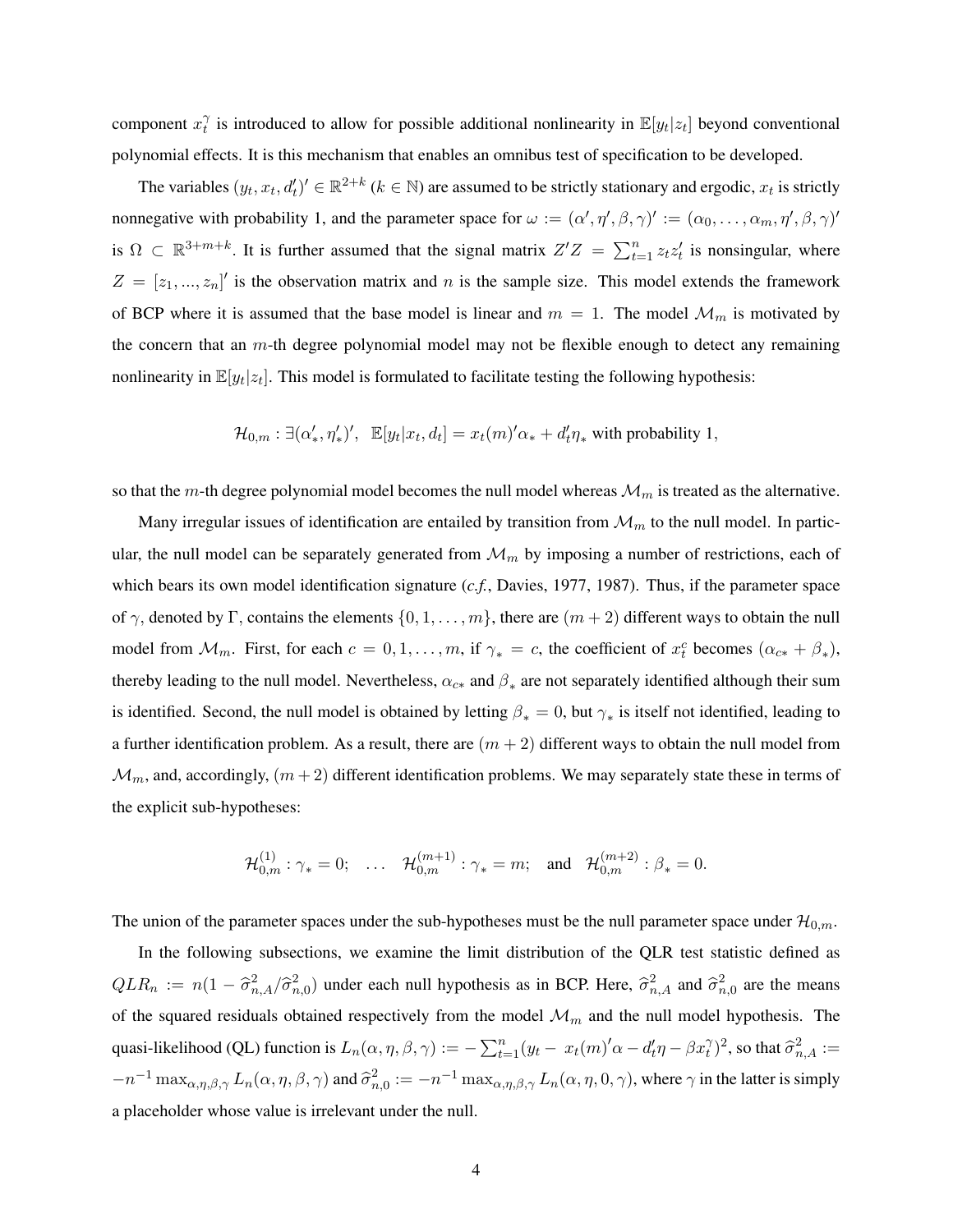The null limit distribution of the QLR test statistic is different under each sub-hypothesis. Therefore, the limit distribution of  $QLR_n$  under  $\mathcal{H}_{0,m}$  has to be obtained by relating it to the limit distribution of the  $QLR_n$  under each hypothesis. For this purpose, we clarify our notation. For each  $c = 0, 1, \ldots, m$ , we let  $QLR_n^{(\gamma=c)}$  be the QLR test statistic obtained by imposing  $\mathcal{H}_{0,m}^{(c+1)}$ . Likewise, we let  $QLR_n^{(\beta=0)}$  be the QLR test statistic obtained by impose  $\mathcal{H}_{0,m}^{(m+2)}$ . Given the definition of the QLR test statistic, it has to follow that

$$
QLR_n = \max[QLR_n^{(\gamma=0)}, QLR_n^{(\gamma=1)}, \dots, QLR_n^{(\gamma=m)}, QLR_n^{(\beta=0)}], \tag{1}
$$

where  $\max[\cdot]$  is used to accommodate maximization across the component sub-hypotheses of the null parameter space  $\mathcal{H}_{0,m}$ . We examine the limit distribution of each QLR test statistic under each hypothesis in Sections 2.2 and 2.3 and their relationship in Section 2.4 so that the null limit distribution required for significance testing can be obtained.

The following conditions are assumed throughout this section to fix ideas and develop an asymptotic theory of inference, and they also generalize those in BCP.

Assumption 1. *(i)*  $(y_t, x_t, d'_t)' \in \mathbb{R}^{2+k}$   $(k \in \mathbb{N})$  is a strictly stationary and absolutely regular process with  $mixing\ coefficients\ \beta_\ell\ such\ that\ for\ some\ r>1,\ \sum_{\ell=1}^\infty\ell^{1/(r-1)}\beta_\ell<\infty,\ \mathbb{E}[|y_t|]<\infty,$  and  $x_t$  is nonnegative with probability 1; (ii) The model for  $\mathbb{E}[y_t|x_t, d_t]$  is specified as  $\mathcal{M}_m:=\{\mu_t(\cdot):\Omega\mapsto\mathbb{R}:\mu_t(\alpha,\eta,\beta,\gamma):=$  $x_t(m)'\alpha + d'_t\eta + \beta x_t^{\gamma}$ , where  $\Omega$  is the parameter space of  $\omega := (\alpha', \eta', \beta, \gamma)'$ ,  $z_t := (x_t(m)', d'_t)'$ , and  $n$  is the sample size; (iii)  $\Omega = (\prod_{i=0}^m \bar{A}_i)\times H\times \bar{B}\times \Gamma$  such that  $H$ ,  $\bar{B}$ , and  $\Gamma$  are convex and compact *parameter spaces in*  $\mathbb{R}^k$ ,  $\mathbb{R}$ *, and*  $\mathbb{R}$ *, respectively, with* 0,1, · · · *, m being interior elements of* Γ*, and for*  $i = 0, 1, \cdots, m$ ,  $\bar{A}_i$  is also a convex and compact parameter space in  $\mathbb{R}$ ; and (iv)  $Z'Z = \sum_{t=1}^n z_t z_t'$  is *nonsingular with probability 1.*

**Assumption 2.** *(i)* For each  $\epsilon > 0$ ,  $A(\gamma) := \mathbb{E}[G_t(\gamma)G_t(\gamma)']$  and  $B(\gamma) := \mathbb{E}[u_t^2G_t(\gamma)G_t(\gamma)']$  are positive  $\textit{definite uniformly on } \Gamma(\epsilon) := \{\gamma \in \Gamma: \gamma \notin \cup_{i=0}^m (i-\epsilon, i+\epsilon)\}, \textit{where } G_t(\gamma) := [z'_t, \log(x_t) x_t(m)', x_t^\gamma]$  $_{t}^{\gamma}]^{\prime}$ , and  $u_t := y_t - \mathbb{E}[y_t|z_t]$ ; (ii)  $\{u_t, \mathcal{F}_t\}$  is an MDS, where  $\mathcal{F}_t$  is the smallest  $\sigma$ -field generated by  $\{z_{t+1}, u_t, z_t, u_{t-1},$  $\cdots$  }; (iii) There is a strictly stationary and ergodic sequence  $\{m_t,s_t\}$  such that for  $i=1,2,\cdots,k$ ,  $|d_{t,i}|\leq$  $m_t$ ,  $\mathbb{E}[m_t^{4\rho}]$  $\{f_t^{(4)}\}<\infty$ ,  $\mathbb{E}[s_t^8]<\infty$ , where  $d_{t,i}$  is the *i*-th row element of  $d_t$ , and (iii.a)  $|u_t|\leq m_t$ ,  $|x_t^m|\leq s_t$ , and  $|\log(x_t)| \leq s_t$ ; (iii.b)  $|x_t^m| \leq m_t$ ,  $|u_t| \leq s_t$ , and  $|\log(x_t)| \leq s_t$ ; or (iii.c)  $|\log(x_t)| \leq m_t$ ,  $|u_t| \leq s_t$ , and  $|x_t^m| \leq s_t$ ; (iv)  $\sup_{\gamma \in \Gamma} |x_t^{\gamma}|$  $\vert \tilde{t}_t^{\gamma} \vert \leq m_t$  and  $\sup_{\gamma \in \Gamma} |x_t^{\gamma}|$  $\int_t^{\gamma} \log(x_t) \leq m_t$ *; and (v)*  $r = \rho$ .

Here,  $\sum_{t=1}^{n} u_t G_t(\cdot)$  stands for the score component that determines the limit distribution of the QLR test statistic under  $\mathcal{H}_{0,m}^{(m+2)}$  as we discuss in Section 2.3. In the above notation, it would be more precise to write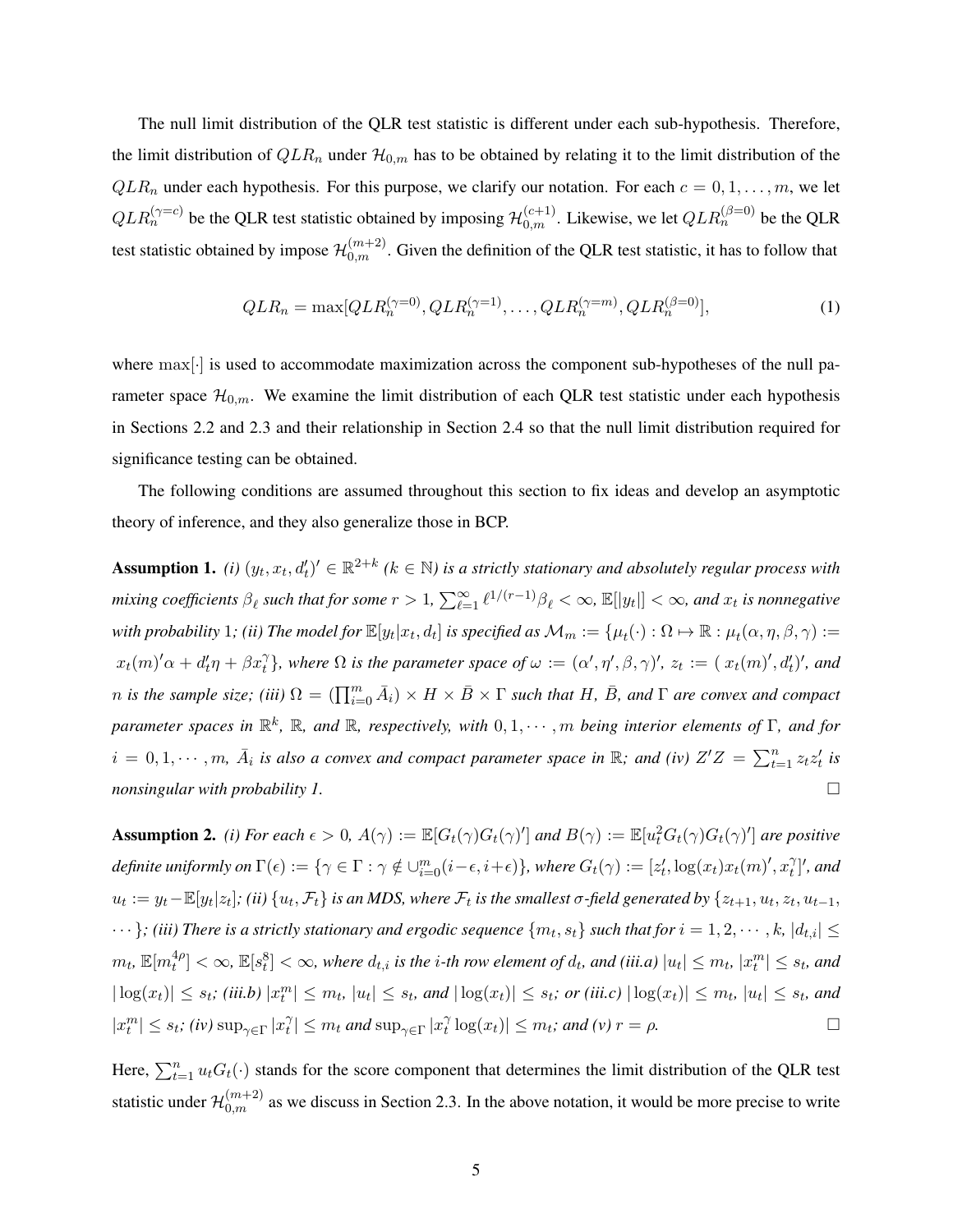$z_t$  as  $z_t(m)$ , which accords more closely to the definition  $z_t := (x_t(m)', d'_t)'$  in terms of  $x_t(m)$ . However, we suppress the dependence for simplicity, and it will be implicit in what follows until we examine sequential testing. The majorization and moment conditions given in Assumption 2(*iii*) are alternates and do not imply one another.

# 2.2 Limit Distribution of the QLR Test Statistic under  ${\cal H}_{0,m}^{(c+1)}$  :  $\gamma_*=c$  with  $c=0,1,\ldots,m$

We first examine the limit behavior of the QLR test statistic under  $\mathcal{H}_{0,m}^{(c+1)}$  :  $\gamma_*=c$ , where  $c=0,1,\ldots,m$ . Due to the recursive structure of the polynomial model, it turns out that there is a systematic relationship between the null limit approximations for different values of c.

Under  $\mathcal{H}_{0,m}^{(c+1)}$  we have  $\mathbb{E}[y_t|x_t, d_t] = \sum_{i=0, i \neq c}^{m} \alpha_{i \ast} x_t^i + (\alpha_{c \ast} + \beta_{\ast}) x_t^c + d_t^{\prime} \eta_{\ast}$ , and then neither  $\alpha_{c \ast}$  nor  $\beta_*$  is separately identified without imposing some additional condition, although  $(\alpha_{c*} + \beta_*)$  is an identified composite coefficient. Thus, imposing every possible additional condition for the model identification we examine how the resulting null limit distributions are associated with each other.

Our analysis is conducted in three steps. First, we let  $\beta$  be unidentified and fix its value so that  $\alpha_{c*}$  is identified. Through this identification scheme (conditional on the fixed value  $\beta$ ), we obtain the null limit distribution for that fixed value  $\beta$ . Similarly, we select another value of  $\beta$  and iterate the same steps, examining how the separately obtained null limit distributions are associated with each other. By this process, we can characterize the null limit distribution of the QLR test statistic when  $\beta$  is fixed. Second, we modify the identification scheme by fixing the value  $\alpha_c$  so that  $\beta_*$  is identified. By iterating steps analogous to the  $\beta$ -fixed case, we can characterize the null limit distribution. Finally, we examine how the two characterized null limit distributions are associated with each other, as obtained in the first two sequence of steps, which leads us to derive the limit distribution under  $\mathcal{H}_{0,m}$ . The schema is described in full in what follows. Although our analysis is parallel to the development in BCP, it generalizes the BCP approach as they do not consider cases with  $m > 1$ .

### 2.2.1 When  $\beta_*$  is Not Identified

We first fix  $\beta$  and approximate the constrained quasi-likelihood (CQL) with respect to the other identified parameters  $(\alpha'_*, \eta'_*)'$ . Let the following be the CQL function:  $L_n(\gamma; \beta) := L_n(\widehat{\alpha}_n(\gamma; \beta), \widehat{\eta}_n(\gamma; \beta), \beta, \gamma)$ , where  $(\widehat{\alpha}_n(\gamma;\beta), \widehat{\eta}_n(\gamma;\beta)')' := \arg \max_{\alpha,\eta} L_n(\alpha,\beta,\gamma,\eta)$ . Upon calculation the CQL is given by the explicit formula  $L_n(\gamma;\beta) = -\{Y - \beta X(\gamma)\}M\{Y - \beta X(\gamma)\}\,$ , where  $M := I_n - Z(Z'Z)^{-1}Z'$ , and  $X(\gamma) := (x_1^{\gamma})$  $\hat{H}_1 \dots \hat{H}_n'$ . Note that  $MY = MU$  under  $\mathcal{H}_{0,m}$ , where  $U := (u_1, u_2, \dots, u_n)'$ . For notational simplicity, define  $A_c := [x_1^c \log(x_1), \ldots, x_n^c \log(x_n)]'$ ,  $B_c := [x_1^c \log^2(x_1), \ldots, x_n^c \log^2(x_n)]'$ , and apply a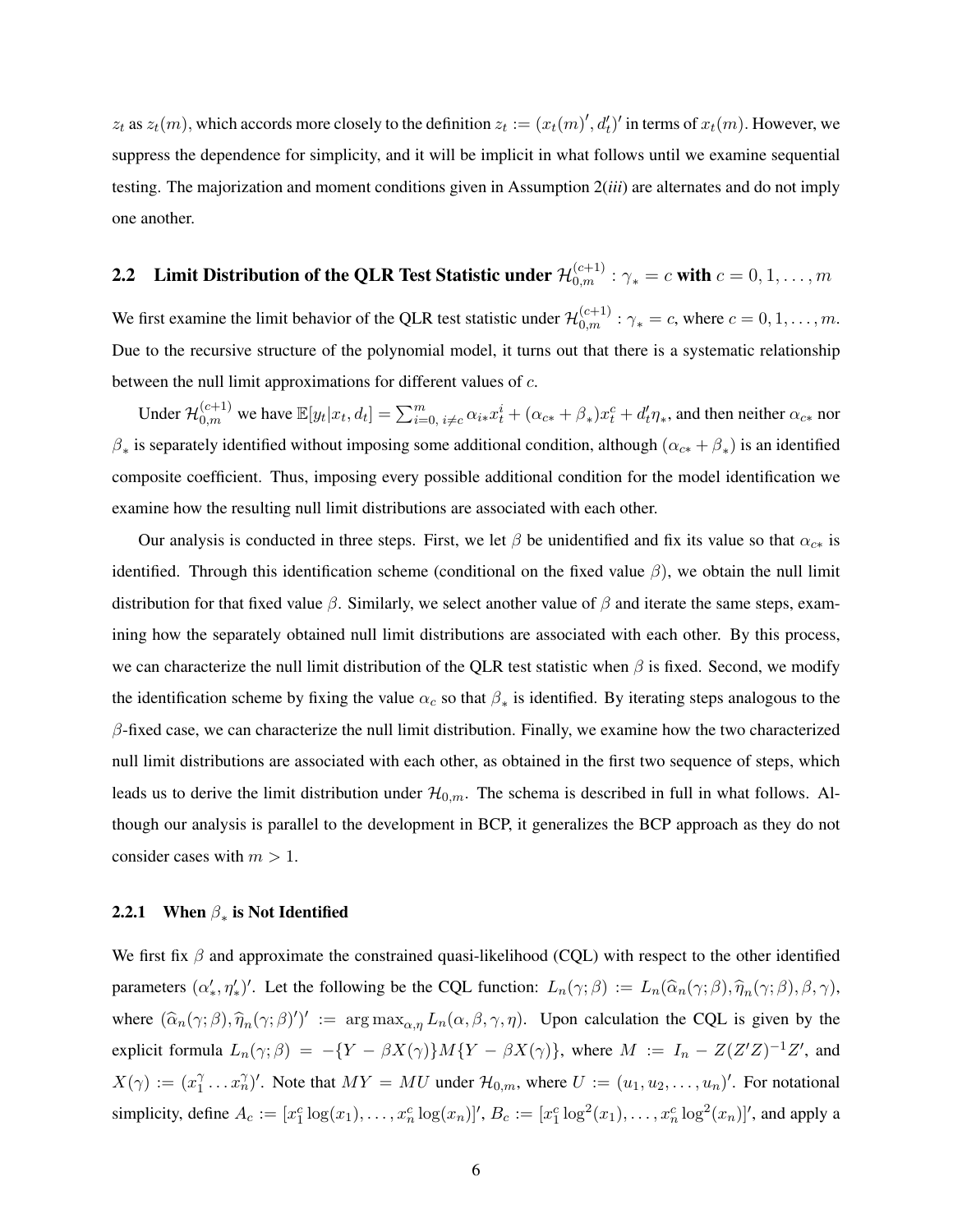second-order Taylor expansion to obtain

$$
\sup_{\gamma} \{ L_n(\gamma; \beta) - L_n(c; \beta) \} = \frac{\{ \beta A_c'MU \}^2}{\beta^2 A_c'MA_c - \beta B_c'MU} + o_{\mathbb{P}}(1) = \frac{\{ A_c'MU \}^2}{A_c'MA_c} + o_{\mathbb{P}}(1),
$$

using the fact that  $B_c'MU = o_{\mathbb{P}}(n)$  under Assumptions 1 and 2. This result follows mainly from the simple form of the derivatives  $L_n^{(1)}(c;\beta) := (d/d\gamma)L_n(c;\beta) = 2\beta A_c'MU$  and  $L_n^{(2)}(c;\beta) := (d^2/d\gamma^2)L_n(c;\beta) =$  $2\beta B_c'MU - 2\beta^2 A_c'MA_c$ . We thus obtain

$$
QLR_n^{(\gamma=c;\beta)} := \sup_{\beta} \sup_{\gamma} n \left\{ 1 - \frac{L_n(\gamma;\beta)}{L_n(c;\beta)} \right\} = \frac{1}{\hat{\sigma}_{n,0}^2} \frac{\{A_c'MU\}^2}{\{A_c'MA_c\}} + o_{\mathbb{P}}(1). \tag{2}
$$

This representation implies that the optimization process with respect to  $\beta$  in (2) is asymptotically innocuous in obtaining the null limit distribution. In (2), the notation  $QLR_n^{(\gamma=c;\beta)}$  is used to denote the QLR test statistic that tests  $\mathcal{H}_{0,m}^{(c+1)}$  :  $\gamma_*=c$  by fixing  $\beta$  first and subsequently maximizing with respect to  $\gamma$  and  $\beta$ .

#### 2.2.2 When  $\alpha_{c*}$  is Not Identified

We next fix  $\alpha_c$  first and use the notation  $\alpha_{-c}$  to signify the vector  $\alpha$  with all elements except  $\alpha_c$ . If  $\alpha_c$  is fixed, the other parameters  $(\alpha'_{-c\ast}, \beta_{\ast}, \eta'_{\ast})' := (\alpha_{0\ast}, \alpha_{1\ast}, \dots, \alpha_{(c-1)\ast}, \alpha_{(c+1)\ast}, \dots, \alpha_{m\ast}, \beta_{\ast}, \eta'_{\ast})'$  are identified under the null. Therefore, we first optimize the QL function with respect to  $(\alpha'_{-c}, \beta, \eta')'$  in the first stage and then maximize the QL function with respect to  $\gamma$  and finally with respect to  $\alpha_c$ . For this purpose, we let  $L_n(\gamma; \alpha_c) := \max_{\alpha = c, \beta, \eta} L_n(\alpha, \beta, \gamma, \eta)$  and approximate this CQL by a second-order Taylor expansion with respect to  $\gamma$  at c. The null limit behaviors of the first-two derivatives are given in the following result.

**Lemma 1.** Given Assumptions 1, 2, and 
$$
\mathcal{H}_{0,m}^{(c+1)}
$$
, for each  $c = 0, 1, ..., m$ , we have: (i)  $L_n^{(1)}(c; \alpha_c) = 2(\alpha_{c*} - \alpha_c)A_c'MU + o_{\mathbb{P}}(\sqrt{n})$ ; and (ii)  $L_n^{(2)}(c; \alpha_c) = -2(\alpha_{c*} - \alpha_c)^2 A_c'MA_c + o_{\mathbb{P}}(n)$ .

Proofs are given in the online supplement. Lemma 1 and a second-order Taylor expansion lead to the following representation of the statistic

$$
QLR_n^{(\gamma=c;\alpha_c)} := \sup_{\alpha_c} \sup_{\gamma} n \left\{ 1 - \frac{L_n(\gamma;\alpha_c)}{L_n(c;\alpha_c)} \right\} = \frac{1}{\hat{\sigma}_{n,0}^2} \frac{\{A_c'MU\}^2}{\{A_c'MA_c\}} + o_{\mathbb{P}}(1). \tag{3}
$$

Here,  $QLR_n^{(\gamma=c;\alpha_c)}$  is used to denote the QLR test statistic that tests  $\mathcal{H}_{0,m}^{(c+1)}$  :  $\gamma_*=c$  by fixing  $\alpha_c$  first and subsequently maximizing with respect to  $\gamma$  and  $\alpha_c$ .

Some remarks are warranted. First, although  $\alpha_c$  is treated as an unidentified nuisance parameter, it asymptotically cancels out in the ratio limit, just as in the  $\beta$ -fixed case. Thus, the final optimization process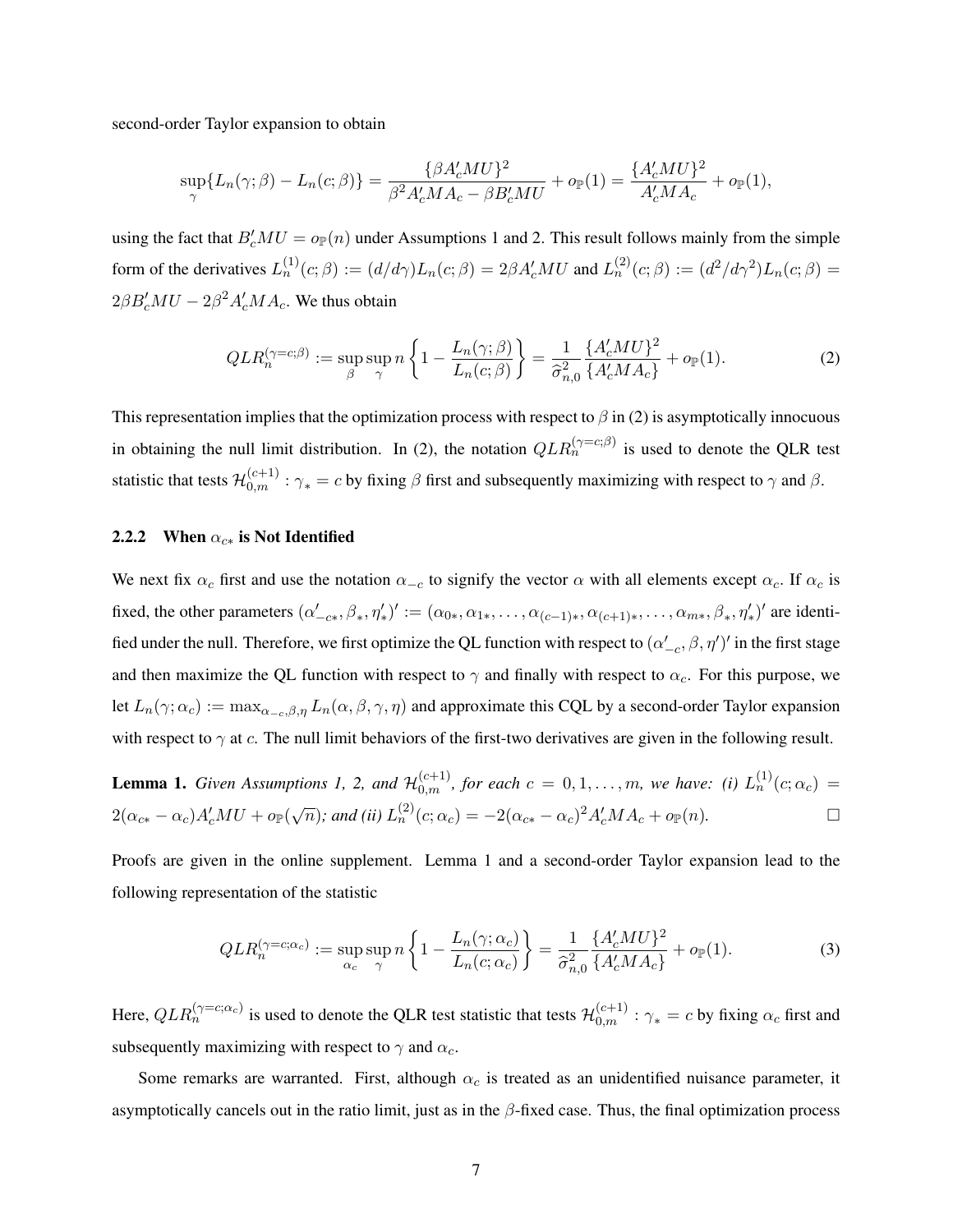in (3) with respect to  $\alpha_c$  does not affect the null limit distribution. Second, the null approximation given on the right side of (3) is asymptotically identical to the right side of (2), implying that the limit approximation under  $\mathcal{H}_{0,m}^{(c+1)}$  is identical irrespective of whether  $\beta$  or  $\alpha_c$  is optimized in the final stage. This property leads directly to the following lemma.

**Lemma 2.** Given Assumptions 1 and 2, 
$$
QLR_n^{(\gamma=c)} = \{A_c'MU\}^2 / {\{\widehat{\sigma}_{n,0}^2(A_c'MA_c)\} + o_{\mathbb{P}}(1)}
$$
 under  $\mathcal{H}_{0,m}^{(c+1)}$ :  
 $\gamma_* = c$ , where  $c = 0, 1, ..., m$ .

Here,  $QLR_n^{(\gamma=c)}$  denotes the QLR test statistic that tests  $\mathcal{H}_{0,m}^{(c+1)}: \gamma_*=c.$  BCP obtained this result for the special case  $m=1$ . Third, for a different index (say, c') the limit approximation under  $\mathcal{H}_{0,m}^{(c'+1)}$  is obtained by simply replacing  $A_c$  in Lemma 2 with  $A_{c'} := [x_1^{c'}]$  $\int_1^{c'} \log(x_1), \ldots, x_n^{c'} \log(x_n)$ '. This simple regular pattern is produced because of the recursive structure of the polynomial model. Fourth, the derivation of Lemma 2 is virtually an immediate consequence of a second-order Taylor expansion, and this is a very convenient feature of the power transform in comparison with other approaches, as we now explain.

Cho, Ishida, and White (2011, 2014) and White and Cho (2012) examined testing linear model hypotheses by adding an analytic function to the linear model following the framework of Bierens (1990) and Stinchcombe and White (1998). They showed that higher-order Taylor expansions are necessary in deriving the null limit distribution of the QLR test statistic. If the so-called no-zero condition holds for the analytic function, a fourth-order Taylor expansion is needed; and if the no-zero condition does not hold, sixth-, eighth-, or even higher-order Taylor expansions are needed, depending on the property of the analytic function in use. This consequence is further aggravated if a polynomial model is the null model. Then, a further higher-order Taylor expansion is needed even when the no-zero condition holds, depending on the polynomial degree under the null model condition. In contrast, the power transform approach simplifies the model approximation because at most a second-order Taylor expansion is needed. This feature explains the advantage of using the power transform in detecting further neglected nonlinearity.

# 2.3 Limit Distribution of the QLR Test Statistic under  $\mathcal{H}_{0,m}^{(m+2)}: \beta_*=0$

We consider the limit behavior of the QLR test statistic under  $\mathcal{H}_{0,m}^{(m+2)}$ , where  $\gamma_*$  is not identified. For notational simplicity, we let the CQL function be denoted by  $L_n(\beta; \gamma) := L_n(\widehat{\alpha}_n(\beta; \gamma), \widehat{\eta}_n(\beta; \gamma), \beta, \gamma)$ , where  $(\widehat{\alpha}_n(\beta; \gamma), \widehat{\eta}_n(\beta; \gamma)')' := \arg \max_{\alpha, \eta} L_n(\alpha, \eta, \beta, \gamma)$ . The CQL has the following specific form:  $L_n(\beta; \gamma) = -\{Y - \beta X(\gamma)\}^t M \{Y - \beta X(\gamma)\}\)$ , leading to the following limit approximation:

$$
QLR_n^{(\beta=0)} := \sup_{\gamma} \sup_{\beta} n \left\{ 1 - \frac{L_n(\beta; \gamma)}{L_n(0; \gamma)} \right\} = \sup_{\gamma} \frac{1}{\hat{\sigma}_{n,0}^2} \frac{\left\{ X(\gamma)' M U \right\}^2}{X(\gamma)' M X(\gamma)}.
$$
 (4)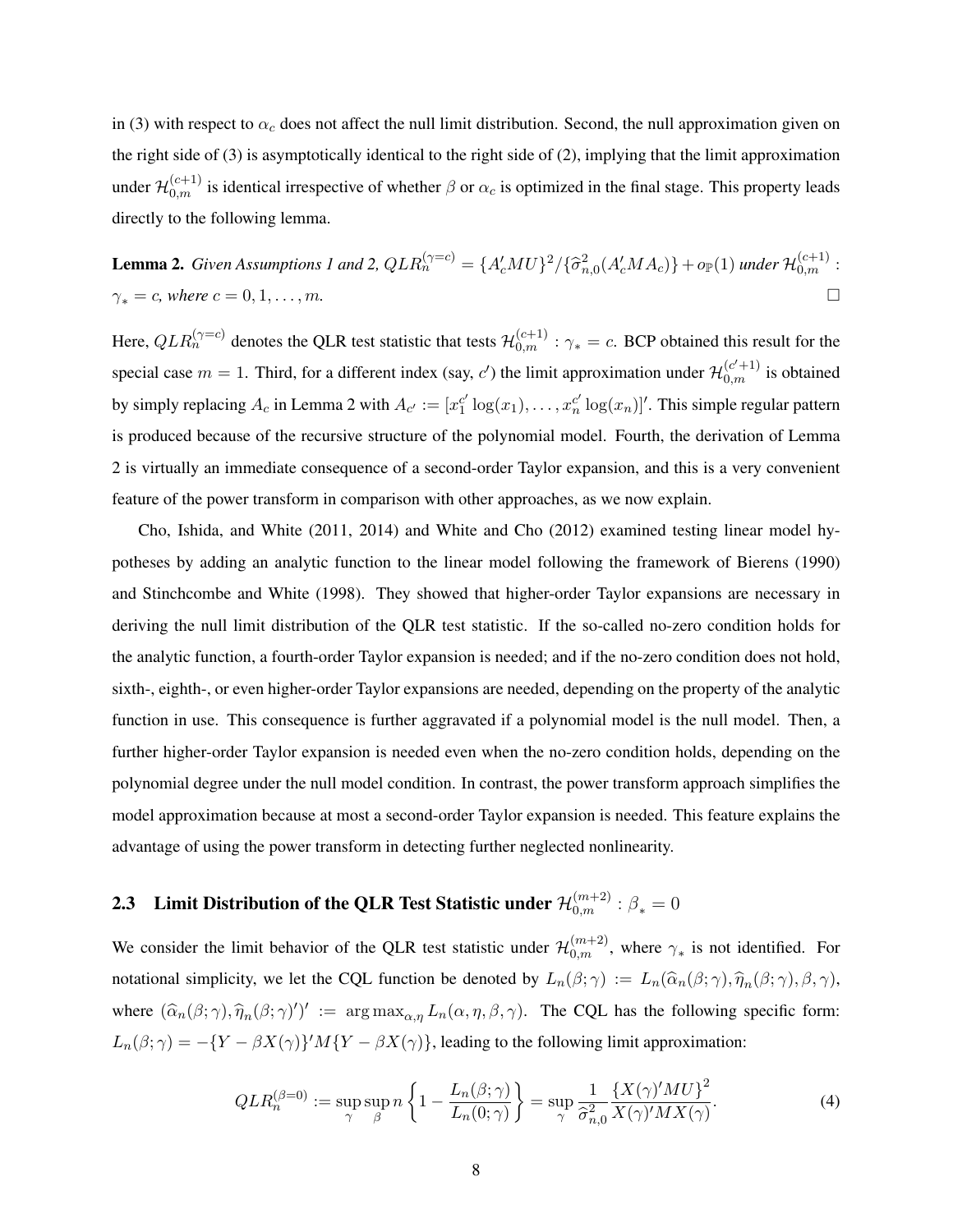Here,  $QLR_n^{(\beta=0)}$  is used to denote the QLR test statistic that tests the hypothesis  $\mathcal{H}_{0,m}^{(m+2)}$ .

Some remarks are in order to highlight this approximation. Note that the approximation in (4) has the same form as that in BCP. Therefore, we can apply the functional central limit theorem (FCLT) and the uniform law of large numbers (ULLN) to  $n^{-1/2}X(\cdot)^\prime MU$  and  $n^{-1}\hat{\sigma}_{n,0}^2X(\cdot)^\prime MX(\cdot)$ , respectively, as in BCP. Nevertheless, we further note that for  $c = 0, 1, ..., m$ ,  $\text{plim}_{\gamma \to c} X(\gamma)' M X(\gamma) = 0$  and  $\text{plim}_{\gamma \to c} X(\gamma)' M U(\gamma)$ = 0 because  $\lim_{\gamma\to c} X(\gamma) = [x_1^c, x_2^c, \dots, x_n^c]'$  and M is the idempotent matrix formed from the regressor  $z_t := (x_t(m)^\prime, d_t^\prime)^\prime$ . As these limits are those of the numerator and denominator constituting (4), the probability limit of the ratio in the right side of (4) is indeterminate as  $\gamma$  approaches c. Applying a higher-order l'Hôpital rule, we obtain the following for  $c = 0, 1, \ldots, m$ ,

$$
\lim_{\gamma \to c} \frac{1}{\hat{\sigma}_{n,0}^2} \frac{\{X(\gamma)'MU\}^2}{X(\gamma)'MX(\gamma)} = \frac{1}{\hat{\sigma}_{n,0}^2} \frac{\{A_c'MU\}^2}{A_c'MA_c}.
$$
\n<sup>(5)</sup>

Some regularity conditions are needed to justify the limit behavior of this ratio as  $n \to \infty$ . We first need conditions for applying the central limit theorem (CLT) and FCLT to  $n^{-1/2}[A'_0MU, A'_1MU, \dots, A'_mMU]'$ and  $n^{-1/2}X(\cdot)^\prime MU$ , respectively. In addition, a law of large numbers (LLN) and ULLN need to be applied to  $n^{-1}[A'_0 M A_0, A'_1 M A_1, \dots, A'_m M A_m]'$  and  $n^{-1}X(\cdot)' M X(\cdot)$ , respectively. The conditions in Assumptions 1 and 2 are sufficient for this. It also follows from these that  $n^{-1/2} \sum u_t G_t(\cdot)$  and  $n^{-1} \sum G_t(\cdot) G_t(\cdot)'$ obey the FCLT and ULLN, respectively because each component of  $G_t(\cdot) := [z'_t, \log(x_t)x_t(m)', x_t^{(\cdot)}]$  $\binom{(\cdot)}{t}$ ' constitutes  $n^{-1/2}[X(\cdot)'MU, A'_0MU, \dots, A'_mMU]'$  and  $n^{-1}[X(\cdot)'MX(\cdot), A'_0MA_0, \dots, A'_mMA_m]$ . Note, for example, that  $n^{-1}[X(\cdot)'MX(\cdot), A_0'MA_0, \ldots, A_m'MA_m]$  is the covariance matrix estimator of the prediction error obtained by projecting  $[\log(x_t)x_t(m)^\prime, x_t^{(\cdot)}]$  $\binom{(\cdot)}{t}$  on  $z_t$ . As a result, the null limit of the QLR test statistic is a functional of these components, as shown in the following lemma.

**Lemma 3.** *Given Assumptions 1, 2, and*  $\mathcal{H}_{0,m}^{(m+2)}$ , (i)  $QLR_n^{(\beta=0)} = \sup_{\gamma \in \Gamma} \left\{ X(\gamma)'MU \right\}^2 / {\{\widehat{\sigma}_{n,0}^2 X(\gamma)' MX}$  $(\gamma)$ }; and (ii)  $QLR_n^{(\beta=0)} \Rightarrow \sup_{\gamma \in \Gamma} \mathcal{Z}(\gamma)^2$  as  $n \to \infty$ , where  $\mathcal{Z}(\cdot)$  is a mean-zero Gaussian process *whose covariance kernel for each*  $\gamma, \gamma' \in \Gamma$  *is*  $\mathbb{E}[\mathcal{Z}(\gamma)\mathcal{Z}(\gamma')] = \mathbb{E}[\mathcal{G}(\gamma)\mathcal{G}(\gamma')] / {\{\sigma^2(\gamma, \gamma)\sigma^2(\gamma', \gamma')\}}^{1/2}$ , with  $\sigma^2(\gamma, \gamma') := \sigma^2_*(\mathbb{E}[x_t^{2\gamma})$  $\left[\begin{smallmatrix} 2\gamma \\ t \end{smallmatrix}\right] - \mathbb{E}[x_t^{\gamma}]$  $\int_t^{\gamma} z'_t \rbrack \mathbb{E}[z_t z'_t]^{-1} \mathbb{E}[z_t x_t^{\gamma'}]$  $\mathcal{C}_t^{\gamma}$ ]), and  $\mathcal{G}(\cdot)$  is a mean-zero Gaussian process with covariance kernel for each  $\gamma, \gamma' \in \Gamma$ ,  $\mathbb{E}[\mathcal{G}(\gamma)\mathcal{G}(\gamma')] = \mathbb{E}[u_t^2 x_t^{\gamma+\gamma'}]$  $\mathbb{E}[u_t^2 x_t^\gamma] - \mathbb{E}[u_t^2 x_t^\gamma]$  $\int_t^\gamma z'_t\big] \mathbb{E}[z_t z'_t]^{-1} \mathbb{E}[z_t x_t^{\gamma'}]$  $\left[\begin{smallmatrix} \gamma \ t \end{smallmatrix}\right]$   $\mathbb{E}[u_t^2 x_t^{\gamma'}]$  $\int_t^{\gamma'} z'_t] \mathbb{E}[z_t z'_t]^{-1} \mathbb{E}[z_t x_t^{\gamma}]$  $\ell_t^{\gamma}$ ] +  $\mathbb{E}[x_t^{\gamma}]$  $\int_t^\gamma z'_t\vert \mathbb{E}[z_t z'_t]^{-1} \mathbb{E}[u_t^2 z_t z'_t] \mathbb{E}[z_t z'_t]^{-1} \mathbb{E}[z_t x_t^{\gamma'}]$ t ]*.*

Note that  $\mathcal{G}(\cdot)$  is the weak limit of  $n^{-1/2}X(\cdot)^\prime MU$ , and that  $\mathbb{E}[\mathcal{G}(\gamma)\mathcal{G}(\gamma')]$  simplifies to  $\sigma^2(\gamma,\gamma')$  if  $u_t$  is conditionally homoskedastic on  $z_t$ . Given Lemma 2, the limit result in Lemma  $3(ii)$  is identical in form to that of theorem 1 in BCP, and the null limit behavior of the QLR test statistic is obtained in the same way as for the linear model case. The proof of Lemma 3 is also almost identical to that of theorem 1 in BCP, and is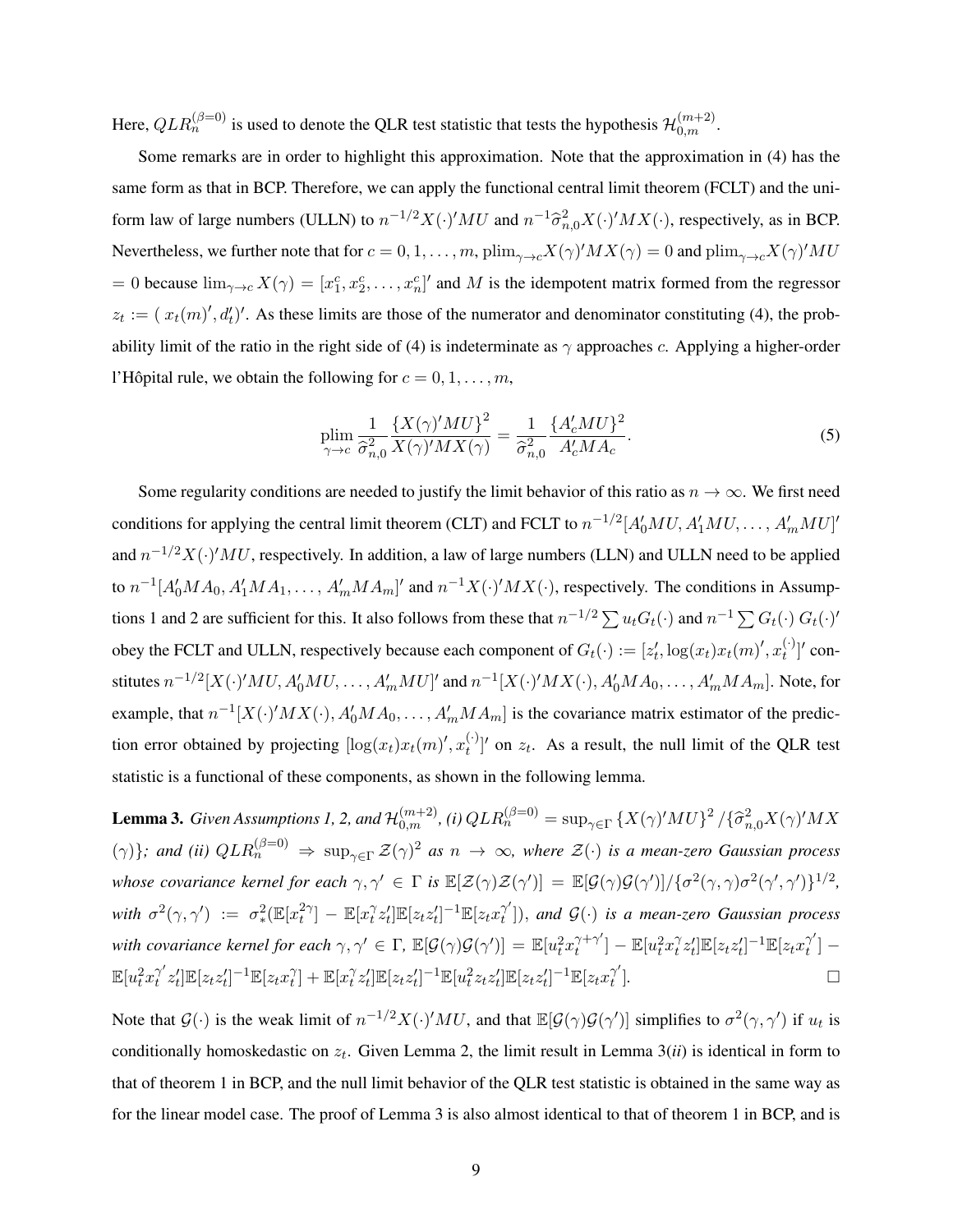therefore omitted.

An additional feature of interest is worth highlighting. The associated score function in the QLR test statistic is discontinuous at c, where  $c = 0, 1, \ldots, m$  although it is smooth elsewhere in Γ. Define  $z_n(\cdot) :=$  ${\lbrace \hat{\sigma}_{n,0}^2 X(\cdot)' M X(\cdot) \rbrace}^{-1/2} {\lbrace X(\cdot)' M U \rbrace}$ , which is the sample analog of  $\mathcal{Z}(\cdot)$ . For each  $c = 0, 1, ..., m$ , it is not hard to show that  $\plim_{\gamma\uparrow c} z_n(\gamma) = -\plim_{\gamma\downarrow c} z_n(\gamma)$ . This discontinuity applies also to the weak limit  $\mathcal{Z}(\cdot)$ , generalizing the observation in BCP for the case where  $m = 1$ . However, it follows that  $\text{plim}_{\gamma\uparrow c} \mathcal{Z}(\gamma)^2 =$  $\plim_{\gamma\downarrow c}\mathcal{Z}(\gamma)^2$ . Therefore, if we let  $\mathcal{Z}(c)^2$  be defined as  $\plim_{\gamma\to c}\mathcal{Z}(\gamma)^2$ ,  $\mathcal{Z}(\cdot)^2$  is continuous at each c. On the other hand,  $z_n(\cdot)$  is twice continuously differentiable elsewhere in Γ, a consequence of the fact that the power transform is infinitely smooth for all  $\gamma \ge 0$  and positive  $x > 0$ , which in turn implies second-order differentiability of the covariance kernel of  $\mathcal{Z}(\cdot)$  over the same region of Γ. Thus,  $\mathcal{Z}(\cdot)^2$  is continuous on Γ almost surely, and  $\sup_{\gamma \in \Gamma} \mathcal{Z}(\gamma)^2$  is well defined from the fact that  $\Gamma$  is a compact set.

### 2.4 Limit Distribution of the QLR Test Statistic under  $\mathcal{H}_{0,m}$

We now examine the relationships among the limit approximations obtained under each hypothesis to obtain the null limit approximation of the QLR test statistic under  $\mathcal{H}_{0,m}$ .

By definition of the QLR test statistic and the equality in (1), the null limit approximation has to be obtained as the maximum of all null approximations, and the null approximation derived under  $\mathcal{H}_{0,m}^{(m+2)}$  $_{0,m}$ dominates the other null approximants. The null approximation in (2) is identical to the right side of (5), implying that

$$
\sup_{\gamma \in \Gamma} \frac{1}{\hat{\sigma}_{n,0}^2} \frac{\{X(\gamma)'MU\}^2}{\{X(\gamma)'MX(\gamma)\} } \ge \max_{c=0,1,\dots,m} \frac{1}{\hat{\sigma}_{n,0}^2} \frac{\{A_c'MU\}^2}{\{A_c'MA_c\}} + o_{\mathbb{P}}(1).
$$

This fact implies that for every c,  $QLR_n^{(\beta=0)}$  dominates  $QLR_n^{(\gamma=c)}$  under  $\mathcal{H}_{0,m}$ , leading to the following result.

# **Theorem 1.** *Given Assumptions 1 and 2,*  $QLR_n \Rightarrow \sup_{\gamma \in \Gamma} \mathcal{Z}(\gamma)^2$  *under*  $\mathcal{H}_{0,m}$ .

Note that the covariance kernel of  $\mathcal{Z}(\cdot)$  in Lemma 3 depends on the joint distribution of  $(u_t, z_t)$ , and so a different kernel is derived for each different model and/or conditional variance condition of  $u_t$ . Even when  $u_t$  exhibits conditional homoskedasticity on  $z_t$ , the kernel form is still dependent upon the distribution of  $z_t$ . This implies that the QLR test statistic is not a distribution-free test statistic. Accordingly, different models yield different asymptotic critical values although they are specified in terms of the same data. As BCP show by simulation, Hansen's (1996) weighted bootstrap is useful for obtaining the asymptotic critical values in this case.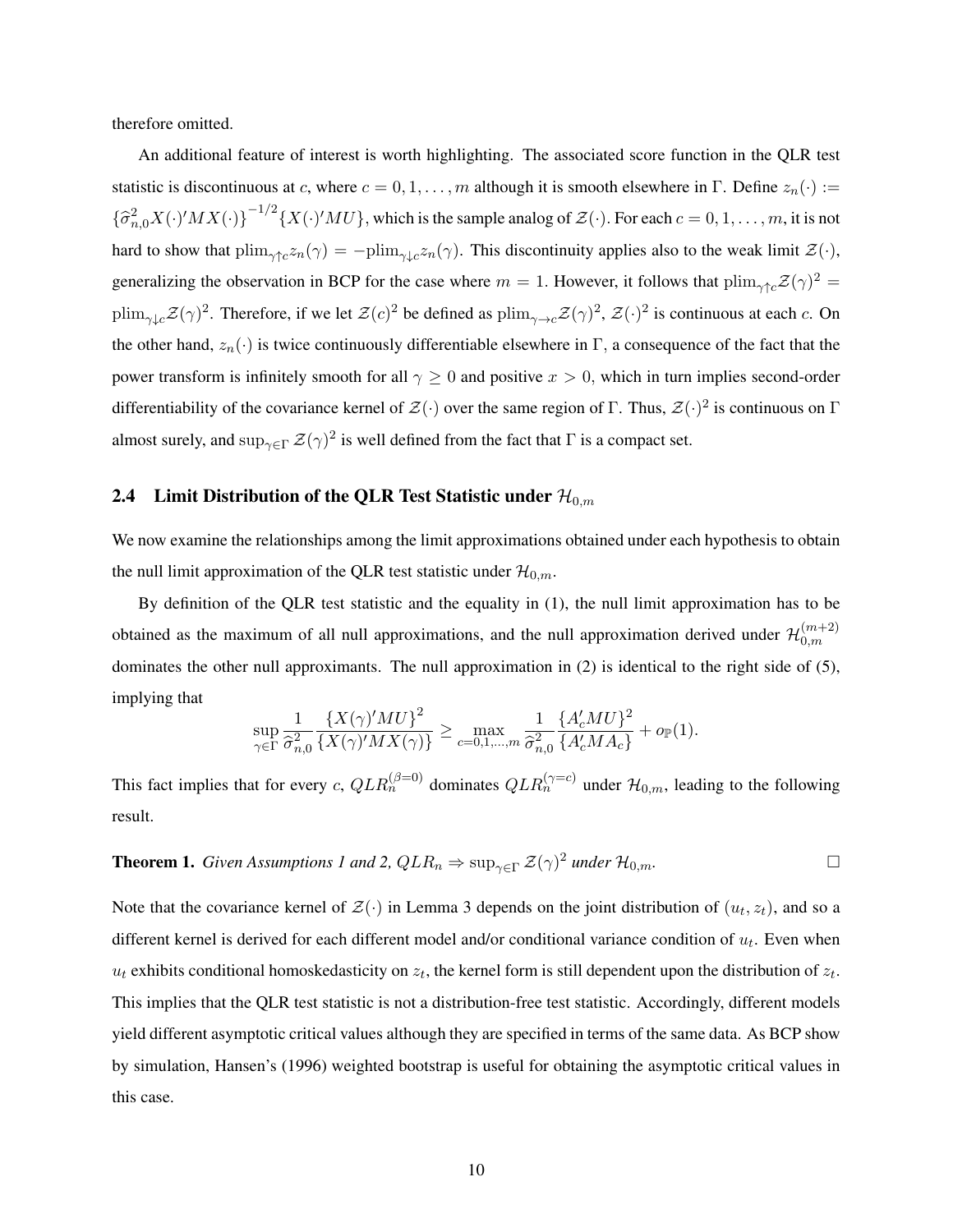One of the referees suggested extending the procedure to a Wald-type test using a heteroskedasticityconsistent covariance matrix. However, direct use of this approach does not produce a test of  $\mathcal{H}_{0,m}$  due to the multifold identification problem. In particular, given Theorem 1, one might consider a Wald test using the statistic  $\beta_n(\gamma) := \arg \max_{\beta} L_n(\beta; \gamma)$ . However, for  $c = 0, 1, ..., m$ ,  $\beta_n(c)$  is not defined due to multicollinearity, leading to a failure in constructing a well defined Wald statistic.

### 2.5 Sequentially Testing the Polynomial Model

We examine a sequential testing procedure in which we allow the polynomial degree  $m$  to increase and apply a sequence of tests until the null is no longer rejected. This procedure provides a natural mechanism for estimating the degree of a polynomial model at some given level of significance  $\alpha$ . Modifying earlier notation to accommodate sequential testing, we signal polynomial model degree in the QLR test statistic by indexing the degree, so that  $QLR_n^{(m)}$  denotes the QLR test statistic computed using a polynomial null model of  $m$ -th degree. This modification avoids confusion when computing multiple QLR test statistics.

The testing procedure requires that a maximum degree polynomial model be specified in advance. Accordingly, we define  $P_d(\bar{m}) := \{1, 2, \ldots, \bar{m}\}\$ to be a subset of Γ such that each element of  $P_d(\bar{m})$  is an interior element of  $\Gamma$  and  $\bar{m}$  is the upper limit polynomial degree envisaged for implementation. Sequential testing then proceeds as follows:

- Step 1: Compute  $QLR_n^{(1)}$  using  $\mathcal{M}_1$  such that  $\Gamma$  contains  $P_d(\bar{m})$  as its subset. If  $QLR_n^{(1)}$  is less than the critical value given by Theorem 1 and significance level  $\alpha$ , let  $\hat{m}_n = 1$ ; otherwise, move to the next step, where  $\hat{m}_n$  denotes the estimate of the unknown polynomial degree.
- Step 2: Iterate the above steps for  $j = 2, 3, \ldots, \bar{m}$  using  $\mathcal{M}_j$  with the same  $\Gamma$  until  $QLR_n^{(j)}$  is greater than the asymptotic critical value in Theorem 1 and the same significance level  $\alpha$ . We let  $\hat{m}_n$  be the smallest polynomial degree such that the QLR test statistic does not reject the null hypothesis.
- Step 3: If for  $j = 1, 2, ..., \overline{m}$ ,  $QLR_n^{(j)}$  exceeds the asymptotic critical values in Theorem 1 and the same significance level  $\alpha$ , we conclude that an  $\bar{m}$ -th degree polynomial model is unable to capture the nonlinearity of  $\mathbb{E}[y_t|x_t, d_t]$  with respect to  $x_t$ .

Several remarks are in order concerning this sequential procedure. First, testing multiple hypotheses using multiple test statistics requires caution to avoid data-snooping problems. Thus, when a lower degree polynomial model is not rejected, the lower degree polynomial model should be selected, which enables estimation of a parsimonious model and avoids errors involved in testing both lower and higher degree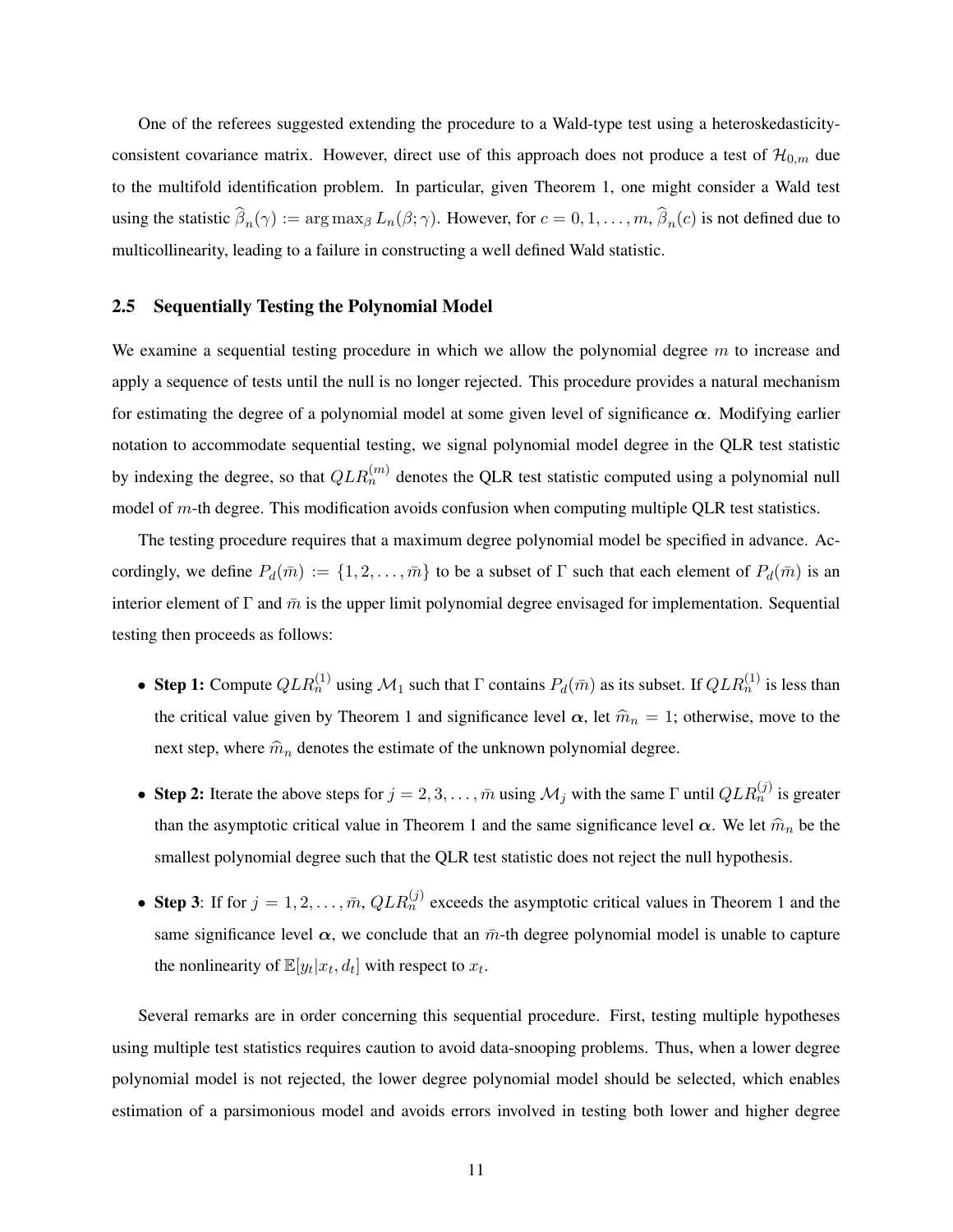polynomial models. Type-II errors become negligible for large n under test consistency and type-I error control is primarily important, especially when both lower and higher degree polynomial models are rejected by the above testing procedure. We discuss below how to control these errors in practice.

Second, as shown earlier, the QLR test statistic is not distribution free, so that for different  $j =$  $1, 2, \ldots, \bar{m}$ , different asymptotic critical values apply. Use of Hansen's (1996) weighted bootstrap can provide consistent asymptotic critical values in this case. In Section 5, we apply this procedure in our empirical work.

Third, to elaborate on the details, we can let Γ contain  $P_d(\bar{m})$ , but choose another parameter space for each j, say Γ<sub>j</sub>. In particular, model  $\mathcal{M}_j$  can be specified using different  $\Gamma_j$  such that  $P_d(j)$  is a subset of Γ<sub>j</sub> and each element of  $P_d(j)$  is an interior element of Γ<sub>j</sub>. For each Γ<sub>j</sub>, different asymptotic critical values have again to be used. Finally, using Theorems 1 and the asymptotic power of the test, we are able to obtain the following result on size control in model selection.

**Corollary 1.** *If for each*  $m \in P_d(\overline{m})$ *, Assumptions 1 and 2 hold and*  $m_* \in P_d(\overline{m})$ *, where*  $m_* := \inf\{m \in P_d(\overline{m})\}$  $\mathbb{N}: \exists (\alpha, \eta), \mathbb{E}[y_t | x_t, d_t] = x_t(m)'\alpha + d'_t\eta\},$  for any  $\epsilon > 0$  and  $\alpha$ ,  $\lim_{n \to \infty} \mathbb{P}(|\hat{m}_n - m_*| > \epsilon) = \alpha$ .

Thus, for a given significance level  $\alpha$ , the estimated polynomial degree is equal to the unknown polynomial degree with probability  $(1 - \alpha)$ % at the limit. Here, the unknown polynomial degree  $m_*$  is defined as the most parsimonious polynomial model out of the correctly specified polynomial models. Corollary 1 implies that data-snooping problems are avoided by the above test procedure, but there is a type-I error: the estimated  $\hat{m}_n$  has the limiting (size controlled) probability  $\alpha$  that  $\hat{m}_n$  differs from  $m_*$ .

There is the opportunity for consistent estimation by  $\hat{m}_n$  if we control size to depend on n so that  $\alpha = \alpha_n \to 0$  slowly as  $n \to \infty$ . The following theorem provides conditions for such consistent estimation of  $m_*$ .

**Theorem 2.** Under the same conditions as Corollary 1, if (i) there is a Gaussian process  $\mathcal{B}^S(\cdot)$  such that *for all*  $\gamma$ ,  $\gamma' \in \Gamma$ , *for some*  $\delta$ ,  $\text{cov}(\mathcal{B}^S(\gamma), \mathcal{B}^S(\gamma')) = 1 - |\gamma - \gamma'|^{\delta} (1 + o(1))$  *and*  $\text{cov}(\mathcal{B}^S(\gamma), \mathcal{B}^S(\gamma')) \leq$  ${\rm cov}(\mathcal{Z}^0(\gamma),\mathcal{Z}^0(\gamma'))$ , where for each  $\gamma$ ,  $\mathcal{Z}^0(\gamma):=\mathcal{Z}(\gamma)/\sigma^0(\gamma)$  and  $\sigma^0(\gamma):=\mathrm{var}[\mathcal{Z}(\gamma)]^{1/2}$ , (ii)  $\lim_{n\to\infty}\bm{\alpha}_n$  $= 0$ *, and (iii)*  $\lim_{n\to\infty} \log(\alpha_n)/n = 0$ *, then for any*  $\epsilon > 0$ *,*  $\lim_{n\to\infty} \mathbb{P}(\hat{m}_n - m_*) > \epsilon$  = 0*.* 

By Theorem 2,  $\hat{m}_n$  consistently estimates  $m_{\ast}$ . Although the null limit distribution here depends on a stochastic process, we can still obtain the same result as Hosoya (1989) under the conditions given by Theorem 2. These conditions are used to apply a suitable approximation of the distribution of the Gaussian extremum (*c.f.*, Piterbarg, 1996). Details are provided in the online supplement. To explain in brief here, by comparing the covariance kernel of  $\mathcal{Z}^0(\cdot)$  in Theorem 1 with that of a certain stationary Gaussian process,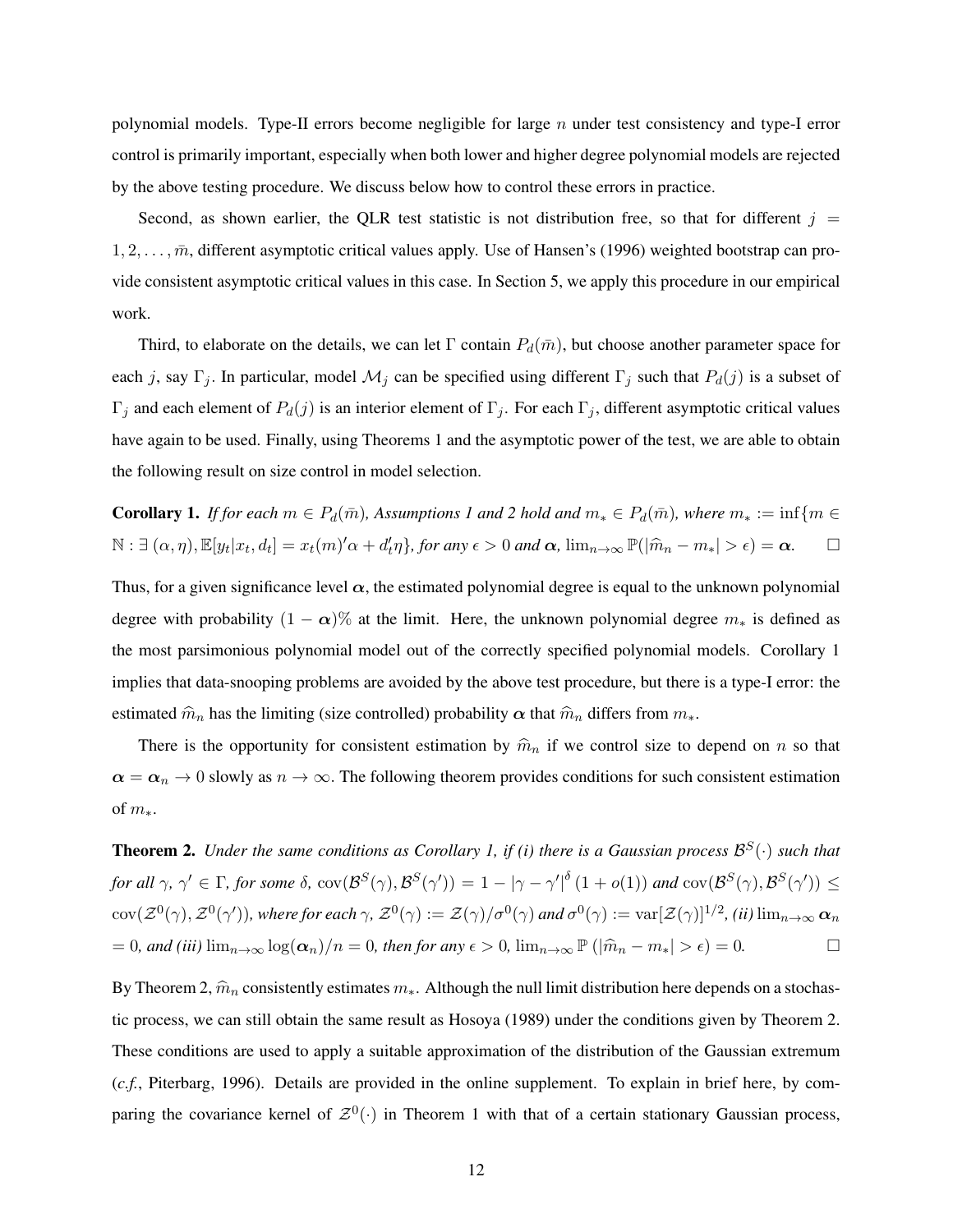$\mathcal{B}^s(\cdot)$ , we establish that the critical value  $c'_n$  for which  $\mathbb{P}(\sup_{\gamma \in \Gamma} \mathcal{Z}^0(\gamma)^2 \geq c'_n) = \alpha_n$  is bounded from above by the Slepian inequality. This critical value can be compared with another critical value  $c_n$  such that  $\mathbb{P}(\sup_{\gamma \in \Gamma} \mathcal{Z}(\gamma)^2 \geq c_n) = \alpha_n$  and we show that the upper bound for  $c'_n$  is also a upper bound for  $c_n$ . Theorem 2 is proved by associating the upper bound of  $c_n$  with the conditions for  $\alpha_n$  in Theorem 2 in a manner that if  $-\log(\alpha_n)/n \to 0$  and  $\alpha_n \to 0$ , then  $c_n/n \to 0$  and  $c_n \to \infty$ . These results are sufficient to ensure the consistency result that  $\lim_{n\to\infty} \mathbb{P}(\hat{m}_n > m_*) = 0$  and  $\lim_{n\to\infty} \mathbb{P}(\hat{m}_n < m_*) = 0$ .

The polynomial degree estimation given by the sequential testing methodology is related to order estimation by information criteria. Akaike's (1973, 1974) information criterion (AIC) and the Bayesian information criterion (BIC) are popular methods in practical work and there is a relationship between our approach and these methods. Heuristically, the QLR statistic tests for a decreasing form of information criterion as a function of polynomial degree when  $m_* \notin P_d(\bar{m})$ . From example, if we let  $BIC_{n,j}$  be the BIC level from the *j*-th degree polynomial model, it follows that  $BIC_{n,j+1} - BIC_{n,j} = \log(\hat{\sigma}_{n,j+1}^2/\hat{\sigma}_{n,j}^2) + \log(n)/n$ , where  $\hat{\sigma}_{n,j}^2$  is the mean of the squared residuals from the j-th degree polynomial model. If we further suppose that  $m_* \notin P_d(\bar{m})$ , it is desired that for every j,  $BIC_{n,j+1} - BIC_{n,j} < 0$  almost surely, so that it can be used successfully as a test basis. Note that it is necessary for this negative difference that for every j,  $\lim_{n\to\infty} \mathbb{P}\left((1-\hat{\sigma}_{n,j+1}^2/\hat{\sigma}_{n,j}^2) > \log(n)/n\right) = 1$  by noting that  $(1-\hat{\sigma}_{n,j+1}^2/\hat{\sigma}_{n,j}^2)$  is the dominant component of  $\log(\hat{\sigma}_{n,j+1}^2/\hat{\sigma}_{n,j}^2)$ . Nevertheless, if  $BIC_{n,j}$  is weakly decreasing with respect to j, this property does not necessarily hold even when  $m_* \notin P_d(\bar{m})$  because for some j the almost sure limit of  $\hat{\sigma}_{n,j+1}^2/\hat{\sigma}_{n,j}^2$  can be unity. Our sequential testing methodology usefully complements this feature of BIC by noting that  $QLR_n^{(j:j+1)} := n(1-\hat{\sigma}_{n,j+1}^2/\hat{\sigma}_{n,j}^2)$  is another form of QLR statistic; by using  $QLR_n^{(j)}$  instead of  $QLR_n^{(j:j+1)}$  omnibus power can be achieved and, for every j,  $\lim_{n\to\infty} \mathbb{P}(n^{-1}QLR_n^{(j)}) > \log(n)/n) = 1$  if  $m_* \notin P_d(\bar{m})$ , as indeed is desired in terms of strictly decreasing BIC values with respect to j. This omnibus power is a marginal benefit of our approach that is obtained at a marginal cost requiring the use of critical values that are obtained in a nonstandard way as in Theorem 1. Similar interpretations also apply for other information criteria. In Section 4, we conduct simulations and compare the performances of the sequential testing procedure and the information criteria by supposing that  $m_* \leq \bar{m}$ .

# 3 Sequential QLR Testing for Time-Trend Stationary Data

### 3.1 DGP and the  $m$ -th Degree Polynomial Time-Trend Model

We now extend the analysis to include a polynomial time-trend stationary process. The focus is on testing for further neglected nonlinearity in trend when an  $m$ -th degree polynomial time-trend model is specified. Our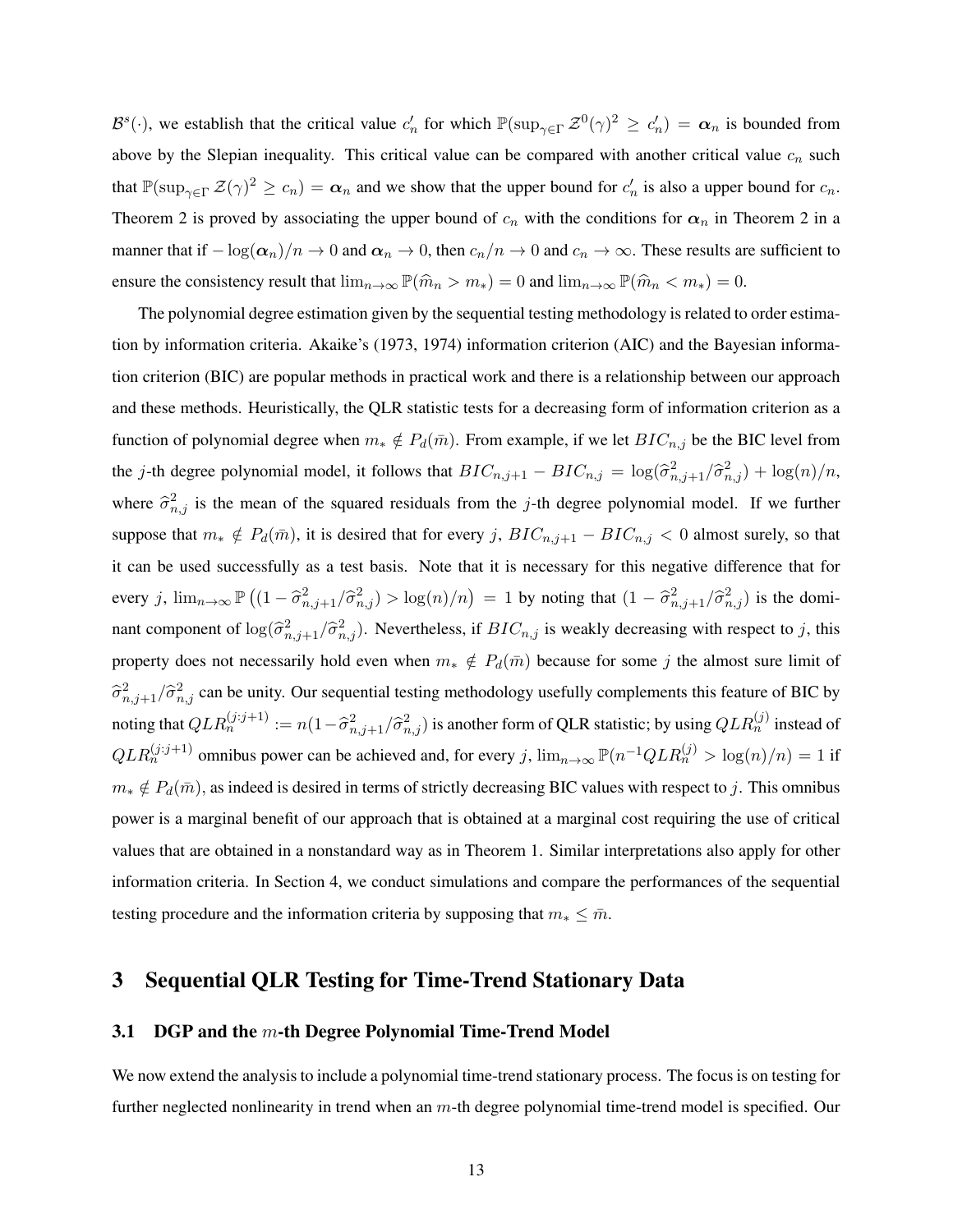alternative model for  $\mathbb{E}[y_t|d_t]$  is specified as  $\mathcal{M}'_m := \{\mu_t(\cdot) : \Omega_n \mapsto \mathbb{R} : \mu_t(\alpha_n, \eta, \beta_n, \gamma) := s_t(m)\' \alpha_n +$  $d_t^{\prime} \eta + \beta_n s_{n,t}^{\gamma}$ , where  $d_t \in \mathbb{R}^k$  ( $k \in \mathbb{N}$ ) is a strictly stationary and ergodic process,  $y_t$  is a polynomial time-trend stationary process, and  $s_t(m) := [1, s_{n,t}, s_{n,t}^2, \dots, s_{n,t}^m]'$ , where for  $t = 1, 2, \dots, n$ ,  $s_{n,t} := t/n$ is a (normalized) linear time trend. As before, the hypothesis of interest is

$$
\widetilde{\mathcal{H}}_0: \exists (\alpha'_*, \eta'_*)', \ \ \mathbb{E}[y_t | d_t] = s_t(m)' \alpha_{n,*} + d'_t \eta_* \text{ with probability 1.}
$$

The model  $\mathcal{M}'_m$  is a reparameterized version of the following polynomial time-trend stationary model:  $\mathcal{M}_m^{\prime\prime} := \{\mu_t(\cdot) : \Omega \mapsto \mathbb{R} : \mu_t(\alpha, \eta, \beta, \gamma) := t(m)'\alpha + d_t'\eta + \beta t^{\gamma}\},\$  where  $t(m) := [1, t, t^2, \dots, t^m]'.$  The parameters in  $M'_m$  are related to those in  $M''_m$  through the identities  $\alpha_n \equiv \text{diag}[1, n, n^2, \dots, n^m] \alpha$  and  $\beta_n \equiv \beta n^\gamma$ . Thus, estimating the parameters in  $\mathcal{M}'_m$  by least squares is easily converted to least squares using  $\mathcal{M}'_m$ , and vice versa. This equivalence implies that the QLR test statistic value obtained from  $\mathcal{M}'_m$  is identical to that obtained from  $\mathcal{M}''_m$ .

The null limit distribution has to be deduced from  $\mathcal{M}'_m$ , although the two models yield the same level of the QLR test statistic. The null limit distribution cannot be easily obtained from  $\mathcal{M}_m''$  due to the singularity problem involved in the limit theory (see Phillips, 2007 and BCP).

### 3.2 Asymptotic Null Distribution of the QLR Test Statistic

We assume the following conditions which generalize those used in BCP.

**Assumption 3.** *(i) The time series*  $\{d_t\}$  *is stationary*  $\phi$ *-mixing with mixing decay rate*  $-\ell/2(\ell - 1)$  *with*  $\ell \ge 2$  *or*  $\alpha$ -mixing with mixing decay rate  $-\ell/(\ell - 2)$  with  $\ell > 2$ , and  $y_t$  is a time-trend stationary process; (*ii*) The model for  $\mathbb{E}[y_t|d_t]$  is specified as  $\mathcal{M}'_m := \{\mu_t(\cdot) : \Omega_n \mapsto \mathbb{R} : \mu_t(\alpha_n, \eta, \beta_n, \gamma) := s_t(m)'\alpha_n +$  $d'_t\eta + \beta_ns_{n,t}^{\gamma}$ , where  $\Omega_n$  is the parameter space of  $\omega_n := (\alpha'_n, \eta', \beta_n, \gamma)'$ , and n is the sample size; (iii)  $\Omega_n = (\prod_{i=0}^m \bar{A}_{i,n})\times H\times \bar{B}_n \times \Gamma$  such that  $H$  and  $\Gamma$  are convex and compact parameter spaces in  $\mathbb{R}^k$ *and*  $\mathbb{R}$ *, respectively, with*  $0, 1, \dots, m$  *being interior elements of*  $\Gamma$  *with* inf  $\Gamma > -1/2$ *; for*  $i = 0, 1, \dots, m$ and for each n,  $\bar{A}_{i,n}$  and  $\bar{B}$  are also convex and compact spaces in  $\mathbb{R}$ ; and (iv)  $Z'Z = \sum_{t=1}^{n} z_{n,t} z'_{n,t}$  is nonsingular with probability 1, where  $z_{n,t} := (s_t(m)', d'_t)'$ *.*

Further conditions are needed to obtain regular null limit behavior of the QLR test statistic. Before imposing them, we introduce the following symmetric matrices to aid notation. For each  $\gamma$ , let  $\tilde{A}(\gamma)$  be the almost sure limit of  $n^{-1} \sum \widetilde{G}_t(\gamma) \widetilde{G}_t(\gamma)'$ , where  $\widetilde{G}_t(\gamma) := [s_t(m)', d'_t, \log(s_{n,t}) s_t(m)', s_{n,t}^\gamma]'$ , which exists under mild moment conditions that are assured by Assumption 4 below. We next define  $\widetilde{B}(\gamma, \gamma')$  to be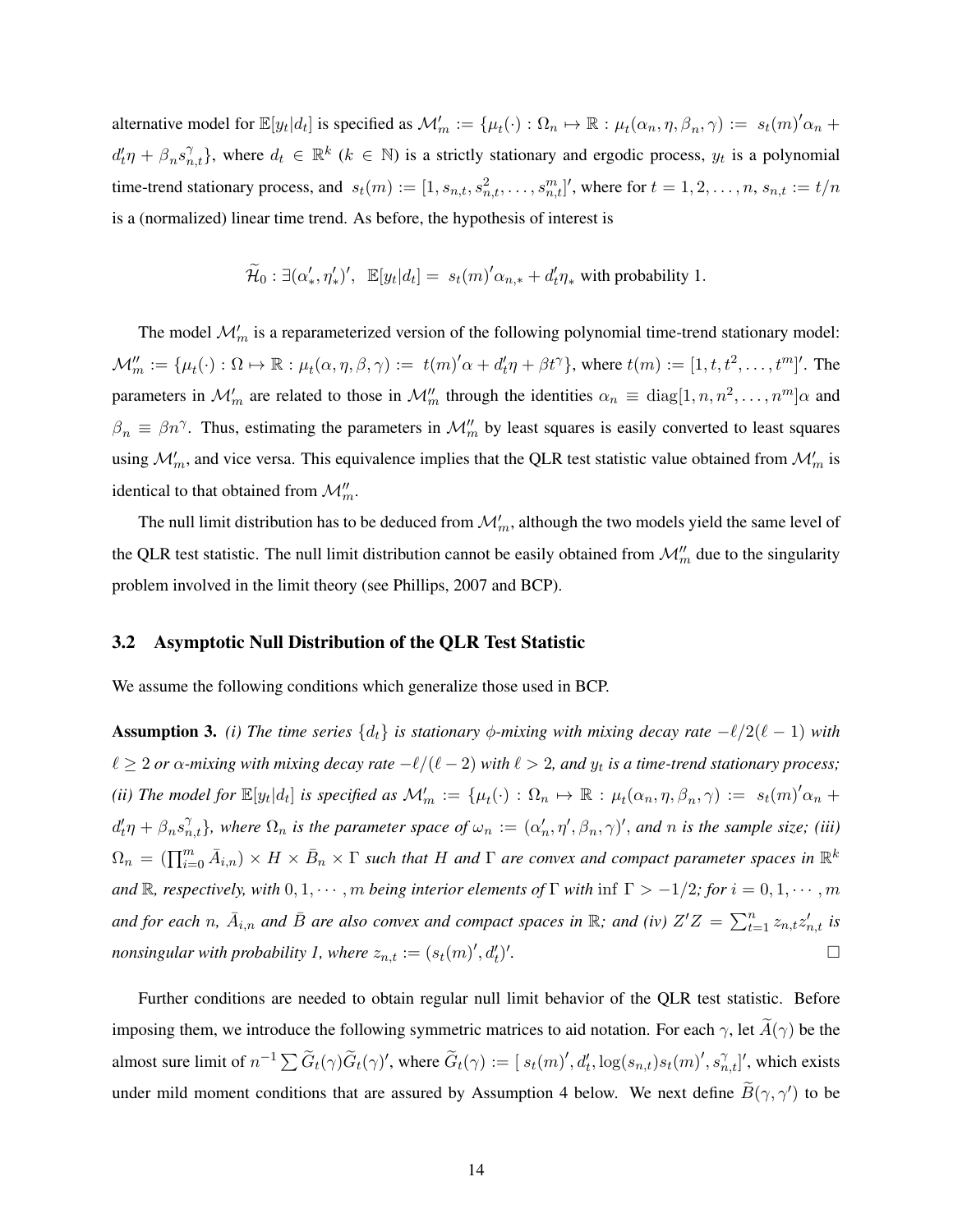the almost sure limit of  $n^{-1} \sum u_t^2 \widetilde{G}_t(\gamma) \widetilde{G}_t(\gamma')'$ , where  $u_t := y_t - \mathbb{E}[y_t|d_t]$ , which again exists under mild moment and other regularity conditions that are assured by the following assumption.

**Assumption 4.** *(i)* For each  $\epsilon > 0$ ,  $A(\cdot)$  and  $B(\cdot, \cdot)$  are positive definite uniformly on  $\Gamma(\epsilon)$ ; *(ii)*  $\{u_t, \mathcal{F}_t\}$ *is an MDS, where*  $\mathcal{F}_t$  *is the adapted smallest*  $\sigma$ -field generated by  $\{d_{t+1}, u_t, d_t, u_{t-1}, \cdots\}$ ; (iii) There is a strictly stationary and ergodic sequence  $\{m_t\}$  such that for  $i=1,2,\cdots,k$ ,  $|d_{t,i}|\le m_t$ ,  $|u_t|\le m_t$ , and for some  $r > 1$ ,  $\mathbb{E}[m_t^{4r}] < \infty$ , where  $d_{t,i}$  is the *i*-th row element of  $d_t$ *.*

Several remarks are warranted on these conditions. First, Assumption 4 matches assumption 7 of BCP except that  $\widetilde{A}(\cdot)$  and  $\widetilde{B}(\cdot, \cdot)$  in Assumption 4(*i*) are constructed for an arbitrary polynomial degree m rather than  $m = 1$ . Second, some of the components in  $\widetilde{A}(\cdot)$  and  $\widetilde{B}(\cdot, \cdot)$  can be explicitly derived because the covariates other than  $d_t$  are nonrandom. This aspect conversely implies that  $\widetilde{A}(\cdot)$  is positive definite uniformly on  $\Gamma(\epsilon)$  if and only if the covariance matrix of  $d_t$  is positive definite, although m is unspecified. We separately show this property in the online supplement along with the forms of  $\widetilde{A}(\cdot)$  and  $\widetilde{B}(\cdot,\cdot)$ . Third, Assumptions 3 and 4 imply that the regressors are now bounded processes in probability, so that the null limit distribution of the QLR test statistic can be analyzed similarly to that of Section 2.

The main result of this section is contained in the following theorem.

**Theorem 3.** *Given Assumptions 3, 4, and*  $\widetilde{\mathcal{H}}_0$ ,  $QLR_n \Rightarrow \sup_{\gamma \in \Gamma} \widetilde{\mathcal{Z}}(\gamma)^2$ , where  $\widetilde{\mathcal{Z}}(\cdot)$  is a Gaussian process with covariance kernel for each  $\gamma$  and  $\gamma'\in \Gamma$  given by  $\mathbb{E}[\widetilde{\mathcal{Z}}(\gamma)\widetilde{\mathcal{Z}}(\gamma')] = c_m(\gamma,\gamma')(1+2\gamma)^{1/2}(1+2\gamma')^{1/2}$  $(1 + \gamma + \gamma')^{-1}$  *with*  $c_m(\gamma, \gamma') := \prod_{i=0}^m (\gamma - i)(\gamma' - i) / |\prod_{i=0}^m (\gamma - i)(\gamma' - i)|$ .

The proof of Theorem 3 can proceed along the following lines: the QLR test statistic under  $\widetilde{\mathcal{H}}_0$  is identical to that obtained under the hypothesis that  $\beta_*=0$  whose null limit distribution is obtained as  $\sup_{\gamma\in\Gamma}\tilde{\mathcal{Z}}(\gamma)^2$ as in Section 2. Furthermore, the covariance kernel of  $\widetilde{\mathcal{Z}}(\cdot)$  is also derived from the sample analog of  $\widetilde{\mathcal{Z}}(\cdot)$  denoted as  $\widetilde{z}_n(\cdot) := \{\widehat{\sigma}_{n,0}^2 S(\cdot)' M S(\cdot)\}^{-1/2} \{S(\cdot)' M U\}$ , where  $S(\gamma) := [s_n^2]$  $\hat{r}_{n,1}^{\gamma}, s_n^{\gamma}$  $\alpha_{n,2}^{\gamma},\ldots,\hat{s_{n,n}}]'$ ,  $M :=$  $I_n - Z(Z'Z)^{-1}Z'$ , and  $U := [u_1, u_2, \dots, u_n]'$ . As the weak limit process is derived in the same way as Theorem 1, we focus on deriving the covariance kernel of  $\tilde{Z}(\cdot)$  in the proof: if we let  $\tilde{G}(\cdot)$  and  $\tilde{\sigma}^2(\cdot,\cdot)$  be the weak limit of  $n^{-1/2}S(\cdot)'MU$  and the almost sure limit of  $n^{-1}\hat{\sigma}_{n,0}^2S(\cdot)'MS(\cdot)$ , respectively, it follows that for each  $\gamma$  and  $\gamma'$ ,

$$
\widetilde{\sigma}^2(\gamma,\gamma)=\frac{\sigma^2_*\prod_{i=0}^m(\gamma-i)^2}{(2\gamma+1)\prod_{i=0}^m(\gamma+i+1)^2}\ \, \text{and}\ \, \mathbb{E}[\widetilde{\mathcal{G}}(\gamma)\widetilde{\mathcal{G}}(\gamma')]=\frac{\sigma^2_*\prod_{i=0}^m(\gamma-i)(\gamma'-i)}{(\gamma+\gamma'+1)\prod_{i=0}^m(\gamma+i+1)(\gamma'+i+1)},
$$

where  $\sigma^2_* := \mathbb{E}[u_t^2]$  as before. Using these results, we derive the covariance kernel of  $\tilde{\mathcal{Z}}(\cdot)$  in the proof of the Theorem.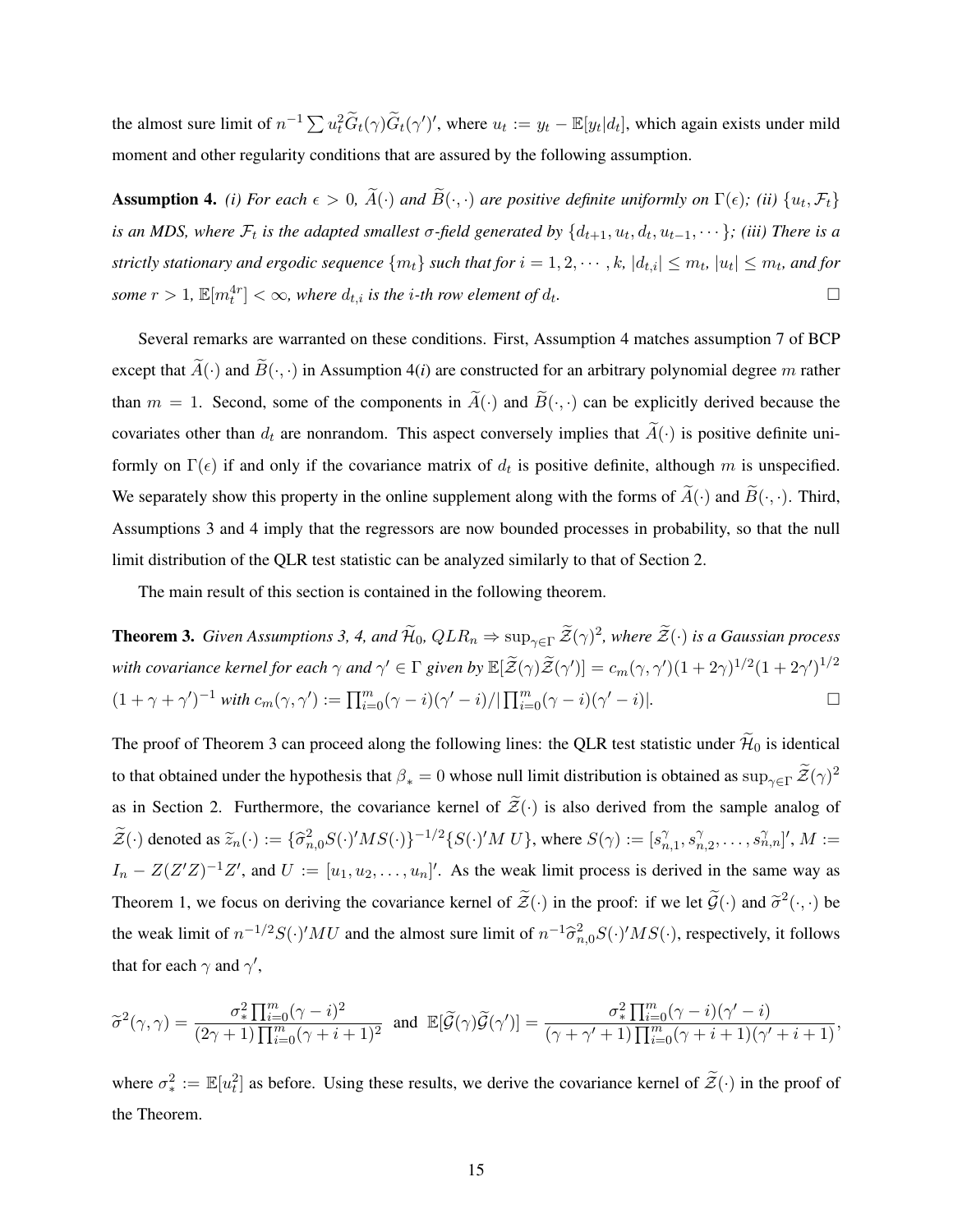The Gaussian process  $\mathcal{Z}(\cdot)$  is independent of the joint distribution of  $\{d_t, u_t\}$ , just as in BCP. In particular, Theorem 3 holds irrespective of whether the error is conditionally heteroskedasticity or homoskedastic, viz., the QLR test is a distribution free test. Its applicability is therefore relatively wide. We call the Gaussian process  $\widetilde{\mathcal{Z}}(\cdot)$  the *polynomial power Gaussian process*.

The polynomial power Gaussian process is associated with some other useful Gaussian processes. First, the polynomial power Gaussian process generalizes the power Gaussian process in BCP, which is obtained by simply setting  $m = 1$ . Second, the distribution of the polynomial power Gaussian process depends on the value of m. Nonetheless, the squared polynomial power Gaussian process has an identical distribution irrespective of m because for any  $m, c_m^2(\cdot, \cdot) \equiv 1$ . Therefore, the critical values of the QLR test statistic can also be obtained, just as in BCP, by simulating the truncated exponential Gaussian process in Cho and White (2010) and Cho, Cheong, and White (2011) that is defined by the truncated representation

$$
\bar{\mathcal{Z}}_{\ell}(\gamma) := \sum_{i=2}^{\ell} \left[ \frac{\gamma^4}{(\gamma+1)^2(2\gamma+1)} \right]^{-1/2} \left( \frac{\gamma}{\gamma+1} \right)^i G_i,
$$

where  $G_i \sim_{iid} N(0, 1)$  and  $\ell$  is some given large integer. Then, the functional  $\sup_{\gamma \in \Gamma} \bar{\mathcal{Z}}_{\ell}(\gamma)^2$  can be simulated in order to obtain the asymptotic critical values. We tabulate asymptotic critical values obtained in this way for large  $\ell$  and various assumptions on  $\Gamma$  in the online supplement.

### 3.3 Sequentially Testing the Polynomial Time-Trend Model

The test procedure can be used sequentially to estimate polynomial degree using the approach in Section 2.5 applied to  $\mathcal{M}'_j$  for  $j = 1, 2, \ldots, \bar{m}$ . The results given in Corollary 1 continue to hold: if we let  $m_* := \inf \{ m \in \mathbb{N} : \exists (\alpha, \eta), \ \mathbb{E}[y_t | d_t] = s_{n,t}(m)'(\alpha + d'_t \eta) \}$ , for any  $\epsilon > 0$  and significance level  $\alpha$ ,  $\lim_{n\to\infty} \mathbb{P}(\hat{m}_n - m_*) > \epsilon$  =  $\alpha$ . Furthermore, consistent estimation of  $m_*$  is achieved if  $\alpha = \alpha_n$  tends to zero slowly as  $n \to \infty$ .

**Corollary 2.** *Given that Assumptions 3 and 4 hold for each*  $m \in P_d(\bar{m})$ *, if (i)*  $m_* \in P_d(\bar{m})$ *, (ii) there is a Gaussian process*  $\mathcal{B}^S(\cdot)$  *such that for all*  $\gamma$ ,  $\gamma' \in \Gamma$ , for some  $\delta$ ,  $\text{cov}(\mathcal{B}^S(\gamma), \mathcal{B}^S(\gamma')) = 1 - |\gamma - \gamma'|^{\delta}$  (1+  $o(1)$ ) and  $\text{cov}(\mathcal{B}^S(\gamma),\mathcal{B}^S(\gamma')) \leq \text{cov}(\widetilde{\mathcal{Z}}(\gamma),\widetilde{\mathcal{Z}}(\gamma'))$ , *(iii)*  $\lim_{n\to\infty} \alpha_n = 0$ , and *(iv)*  $\lim_{n\to\infty} \log(\alpha_n)/n =$ 0*, then for any*  $\epsilon > 0$ *,*  $\lim_{n \to \infty} \mathbb{P} \left( |\hat{m}_n - m_*| > \epsilon \right) = 0$ .

The intuition behind Corollary 2 is identical to that of Theorem 2. The only point of difference from Theorem 2 is that we do not have to standardize  $\widetilde{\mathcal{Z}}(\cdot)$  as its variance is already unity, as given in Theorem 3.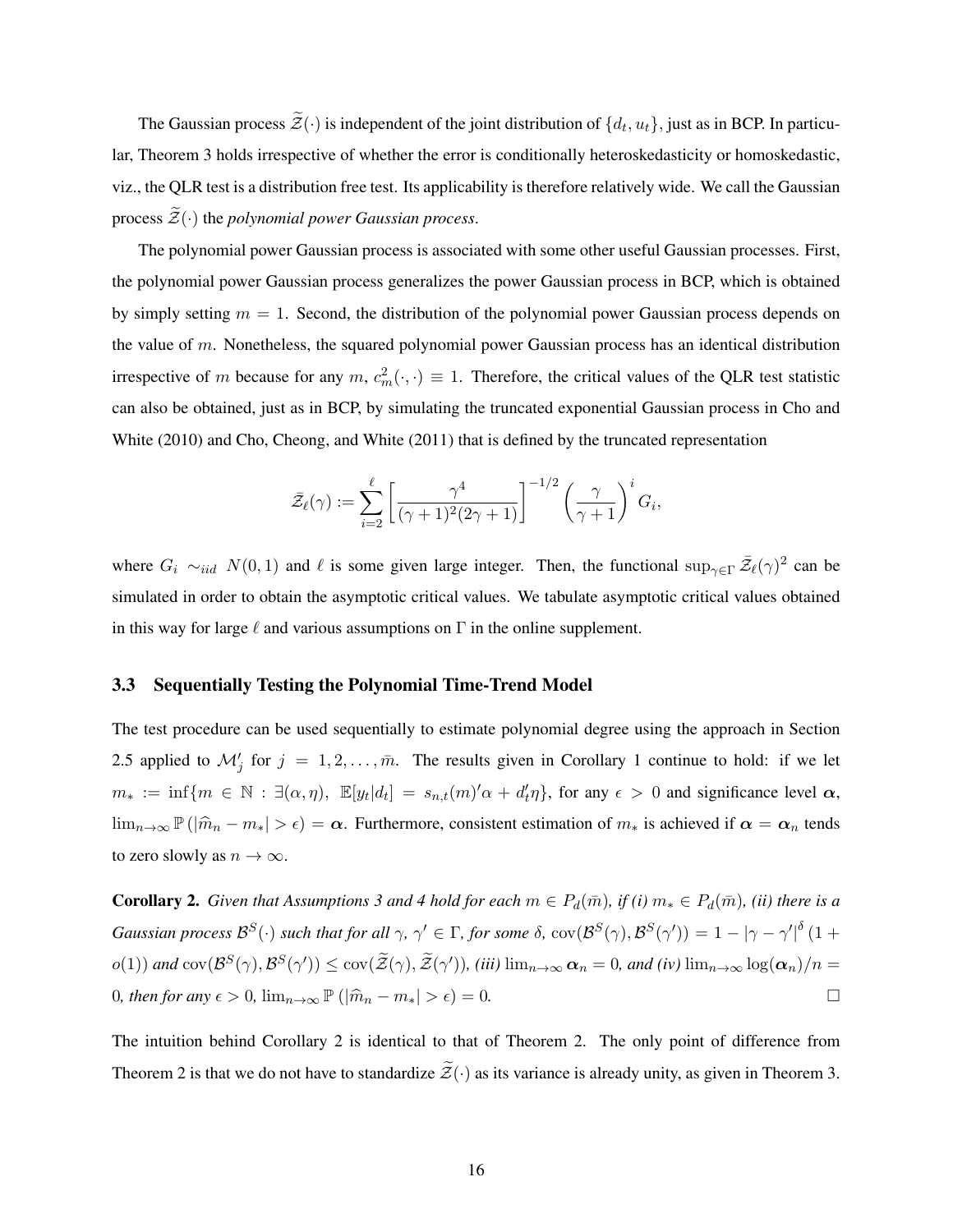### 4 Simulations

We conducted an extensive simulation to assess the performance characteristics of the QLR test statistic. The following simulation design was used for a time-trend stationary process. First, we generated data sets  $\{y_t, d_t\}$  according to the scheme  $y_t = \alpha_{0*} + \alpha_{1*}t + \alpha_{2*}t^2 + \eta_*d_t + u_t$ , where  $u_t := \cos(d_t)v_t, d_t := \rho_*d_{t-1} +$  $w_t$  with  $d_0 \sim N(0, 1/(1 - \rho_*^2))$  such that  $(v_t, w_t)' \sim_{iid} N(0_2, \sigma_*^2 I_2)$  and  $(\alpha_{0*}, \alpha_{1*}, \alpha_{2*}, \eta_*, \sigma_*^2, \rho_*) =$  $(1, 1, 1, 1, 1, 0.5)$ . This design is a typical second degree polynomial time-trend stationary process with conditionally heteroskedastic errors. Here, the conditional variance of  $u_t$  on  $d_t$  is arbitrarily selected. As pointed out in Section 3.2, the QLR test statistic is distribution free for the polynomial time-trend model, so that the critical values generated by the truncated exponential Gaussian process can be applied to DGPs with arbitrary forms of conditional heteroskedasticity. The given DGP is used to affirm this property. Second, we used the following models for testing specification:  $\mathcal{M}'_m := \{\mu_t(\cdot) : \Omega_n \mapsto \mathbb{R} : \mu_t(\alpha_n, \eta, \beta_n, \gamma) :=$  $s_t(m)'\alpha_n + d_t\eta + \beta_n s_{n,t}^{\gamma}$  with  $\gamma \in \Gamma := [0.0, 3.5]$  and  $m = 1, 2, 3$ . These models have a parameter space Γ that includes the unknown polynomial degree as an interior element. Third, we implemented the sequential testing algorithm at significance levels of 1%, 5%, and 10%. We used sample sizes of 50, 100, 200, 300, 400, and 500, and for each sample size 5,000 replications were performed, enabling estimation of the probability of the sequential procedure leading to a polynomial degree estimate equal to the unknown true polynomial degree  $m_* = 2$ .

Simulation results are reported in Table 1 and can be summarized as follows. First, when  $m$  is less than the unknown polynomial degree 2, the model rejection rates are 100%. Even when the sample size is as small as 50, the rejection rates are 100% for every level of significance, implying that the sequential testing procedure underestimates the degree of the unknown polynomial with an extremely low probability. This also implies that the power of the QLR test statistic is high even for small sample sizes. Second, for the given significance level  $\alpha$ , the predicted probability of 'accepting' the correct polynomial degree is almost  $(1 - \alpha)$  even when the sample size is as small as 50. This implies that the overall type-I error is controlled efficiently in estimating the polynomial degree.

Before moving to discuss the next simulation, some caveats should be mentioned. First, the procedure assumes that the model is correctly specified with respect to other covariates. If the polynomial degrees of other explanatory variables are incorrectly specified, the estimated polynomial degree by the procedure can be biased. Second, in practice, a higher degree polynomial model can be rejected although a lower degree polynomial model cannot be rejected. Although the lower degree polynomial model is nested within the higher degree polynomial model, the decision should be made based upon the test outcome for the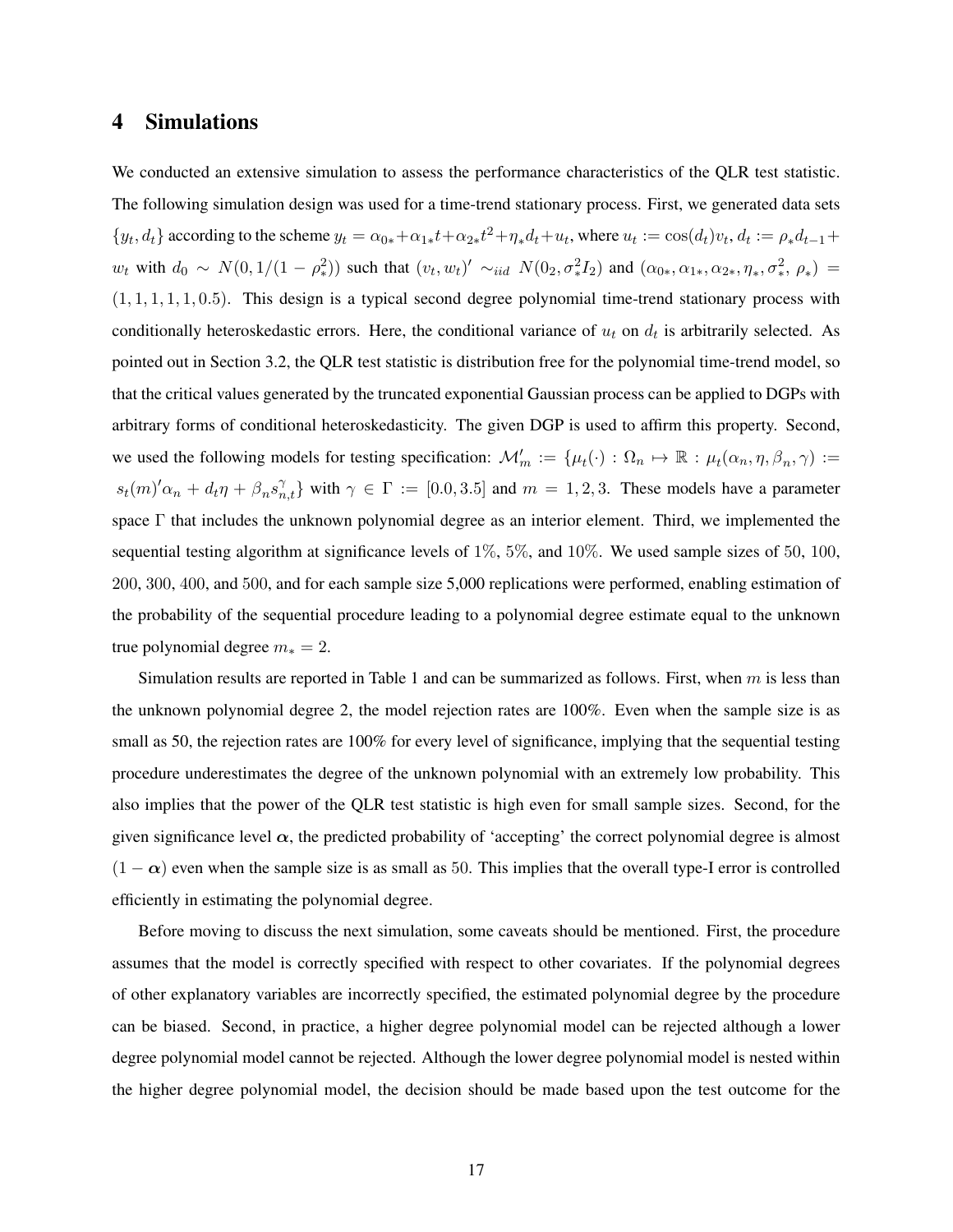lower degree polynomial model. This is mainly because the type-II error associated with the lower degree polynomial model becomes negligible as the sample size tends to infinity. On the other hand, the type-I error probability associated with the higher degree polynomial model does not vanish to zero, so that it needs to be controlled as detailed in what follows.

Next, we studied how well the type-I error probability is controlled by the sequential estimation. For this purpose, we used the same design environment and applied Corollary 2 with the significance level  $\alpha_n$  determined by the sample size so that  $\alpha_n \to 0$  and  $\log(\alpha_n)/n \to 0$  as n increases. To assess performance, we estimated the empirical probability of  $\hat{m}_n$  equaling  $m_* = 2$  for each  $\alpha_n$  as  $\hat{P}_n(\alpha_n) := r^{-1} \sum_{i=1}^r \mathbb{I}(\hat{m}_{n,i} =$  $m<sub>*</sub>$ ), where I(·) is the indicator function, r is the total number of iterations, viz., 5,000, and  $\hat{m}_{n,i}$  denotes the sequential estimator of  $m_*$  for the *i*-th simulation. For each given  $\alpha_n$ ,  $\widehat{P}_n(\alpha_n)$  estimates the probability of  $\hat{m}_n = m_*$ , so that if  $\hat{m}_n$  estimates  $m_*$  consistently,  $\hat{P}_n(\alpha_n) - (1 - \alpha_n)$  should converge to zero as n tends to  $\infty$ . We examine how  $\widehat{P}_n(\alpha_n)$  evolves as  $n \to \infty$ .

The simulation results are reported in Table 2. We consider three sequences for the level of significance:  $\alpha_n = n^{-1}$ ,  $\alpha_n = n^{-3/4}$ , and  $\alpha_n = n^{-1/2}$ . If  $\alpha_n = n^{-1}$ , the significance level approaches zero quickly, whereas the approach to zero is much slower when  $\alpha_n = n^{-1/2}$ , and  $\alpha_n = n^{-3/4}$  provides an intermediate rate of approach. These rates are selected to cover significance levels between 10% and 0%, when the sample size is greater than 100, so that type-I errors are neither too large or too small for moderately sized samples. If the level of significance converges to zero more slowly than  $n^{-1/2}$ , the level of significance becomes too large to use in most practical applications. On the other hand, if the level of significance converges to zero more quickly than  $n^{-1}$ , the level of significance is too small for good estimates  $\widehat{P}_n(\boldsymbol{\alpha}_n)$ .

The main results of Table 2 can be summarized as follows. First, the distance between  $\hat{P}_n(\alpha_n)$  and  $(1 - \alpha_n)$  is close to zero for every selection of  $\alpha_n$ . This outcome suggests that  $m_*$  can be successfully estimated by the sequential estimation procedure. Second, as the sample size increases, the distance between  $\widehat{P}_n(\alpha_n)$  and  $(1 - \alpha_n)$  shows evidence of convergence to zero for every selection of  $\alpha_n$ , indicating, as expected, that degree estimation by  $\hat{m}_n$  becomes more precise in large samples. Third, the distance between  $\widehat{P}_n(\alpha_n)$  and  $(1-\alpha_n)$  is relatively small when  $\alpha_n = n^{-1}$  and this choice of  $\alpha_n$  appears to deliver more desirable sequential estimation results than the other choices.

We compare these estimation results with standard information criterion-based estimators using the same DGP. Three information criteria are examined, viz., AIC, BIC, and small sample-size corrected AIC. These methods are applied to the following models:  $\mathcal{M}'_{0,m} := \{\mu_t(\cdot) : \Omega_n \mapsto \mathbb{R} : \mu_t(\alpha_0, \dots, \alpha_m, \eta) :=$  $\alpha_0 + \alpha_1 t + \ldots + \alpha_m t^m + d_t \eta$  with  $m = 1, 2, 3$ . Note that  $\mathcal{M}'_{0,m}$  differs from  $\mathcal{M}'_m$  in the fact that the power transform of the time trend is omitted from the right side of the model. The motivation for using  $\mathcal{M}'_{0,m}$  lies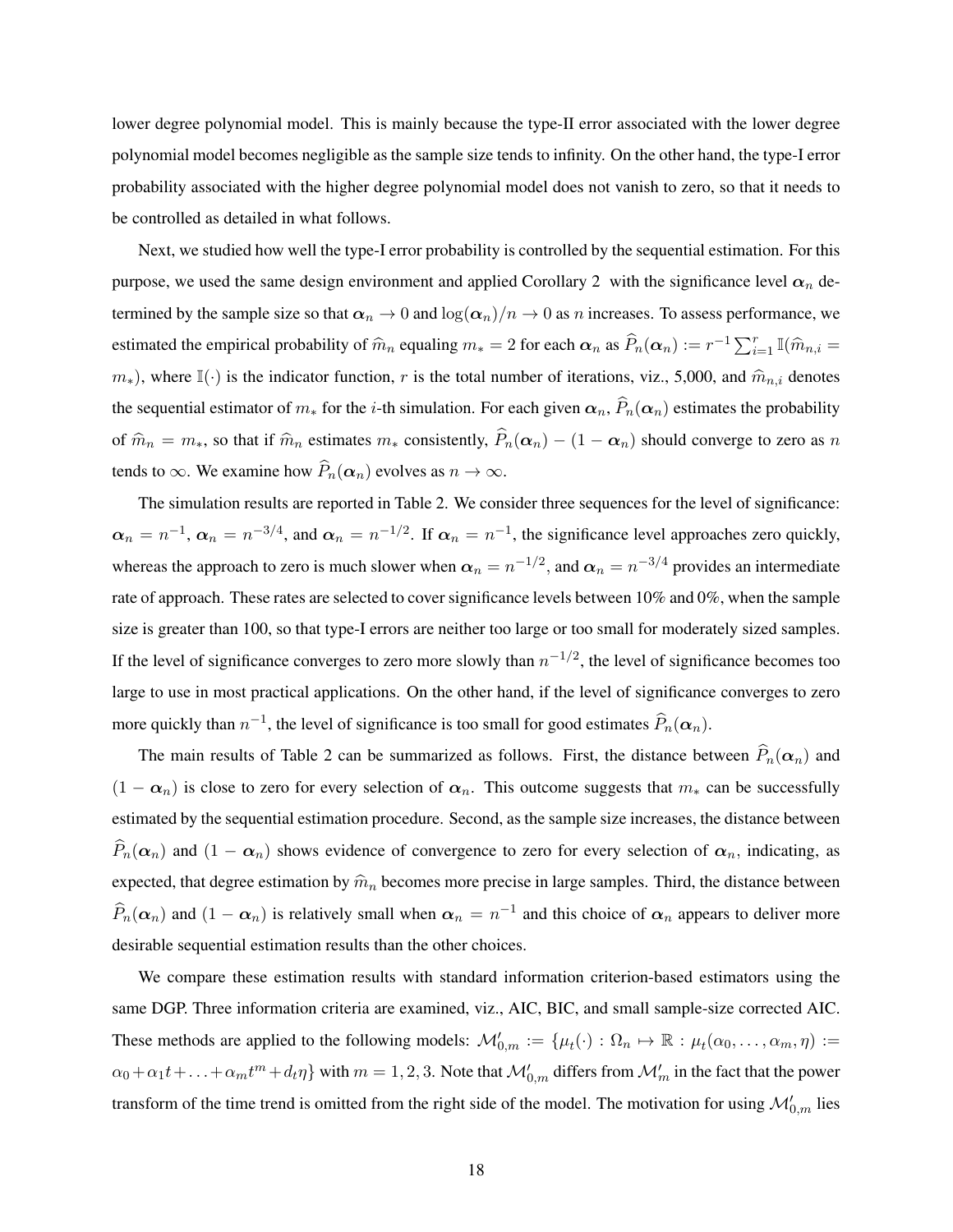in the fact that these information criteria are typically defined to apply to identified models, whereas if  $\mathcal{M}'_m$ were attempted for use with  $m = m_*$ , the model would be unidentified. Instead, to apply the information criteria as degree selectors, we first follow the usual procedure of working with identified models. We let  $\widetilde{m}_n$  be the polynomial degree estimated by the smallest information criterion value out of  $m = 1, 2, 3$ .

The penultimate lower panel of Table 2 shows simulation results based on the information criteria. The performances of the information criteria are measured by  $\widetilde{P}_n := r^{-1} \sum_{i=1}^r \mathbb{I}(\widetilde{m}_{n,i} = m_*)$ , where  $\widetilde{m}_{n,i}$  is the estimator of m<sup>∗</sup> for the i-th simulation using the information criteria. The results are as follows. First, the performance measure  $\widetilde{P}_n \times 100$  converges to 100% for BIC as the sample size increases, whereas those for AIC and AICc do not converge to 100% as fast as BIC. Second, BIC performs overall better than AIC and AICc. If the sample size is as high as 1,000, most of the estimates obtained give  $m_* = 2$ . In fact, 99.06% of 5,000 iterations are correctly estimated. Third, the overall performance of the BIC-based estimator is, nevertheless, inferior to those of the sequential test procedure. In particular, if  $\alpha_n = n^{-3/4}$  or  $n^{-1}$ , the sequential estimation of the polynomial degree is more often precise than the BIC-based estimator, whereas if  $\alpha_n = n^{-1/2}$ , the BIC-based estimator shows better performance than the sequential estimation procedure. These results show that the sequential estimation procedure generally estimates polynomial degree better than information criteria, especially when faster approach rates to zero are selected for  $\alpha_n$ .

We also apply the information criteria to  $\mathcal{M}'_m$  despite the presence of the identification problem and report the simulation results in the lower panel of Table 2. To distinguish the earlier information criteria, we added the superscript " to the information criteria labels. The overall simulation results differ from the results using  $\mathcal{M}'_{0,m}$ . First, the performance measures steadily converge to 100% for all of the criteria AIC', BIC', and AICc', as the sample size increases. Second, it is not recommended to use these information criteria in small samples. If the sample size is less than 500, performance of all of the information criteria is poor. But if the sample size is as large as 600, performance of these criteria are more or less similar to those performed by AIC, BIC, and AICc. Third, the best performing information criterion is BIC', although it is inferior to BIC, implying that the sequential estimation procedure outperforms BIC<sup>'</sup> when  $\alpha_n = n^{-1}$ or  $n^{-3/4}$ , and the dominance of the sequential procedure now applies even when  $n^{-1/2}$ .

# 5 Empirical Applications

Economic hypotheses that involve nonlinear responses are commonly evaluated by using polynomial model specifications in empirical work. For example, Mincer (1958, 1974) provides a theoretical background that specified a quadratic function between log of earnings and potential work experience. Murphy and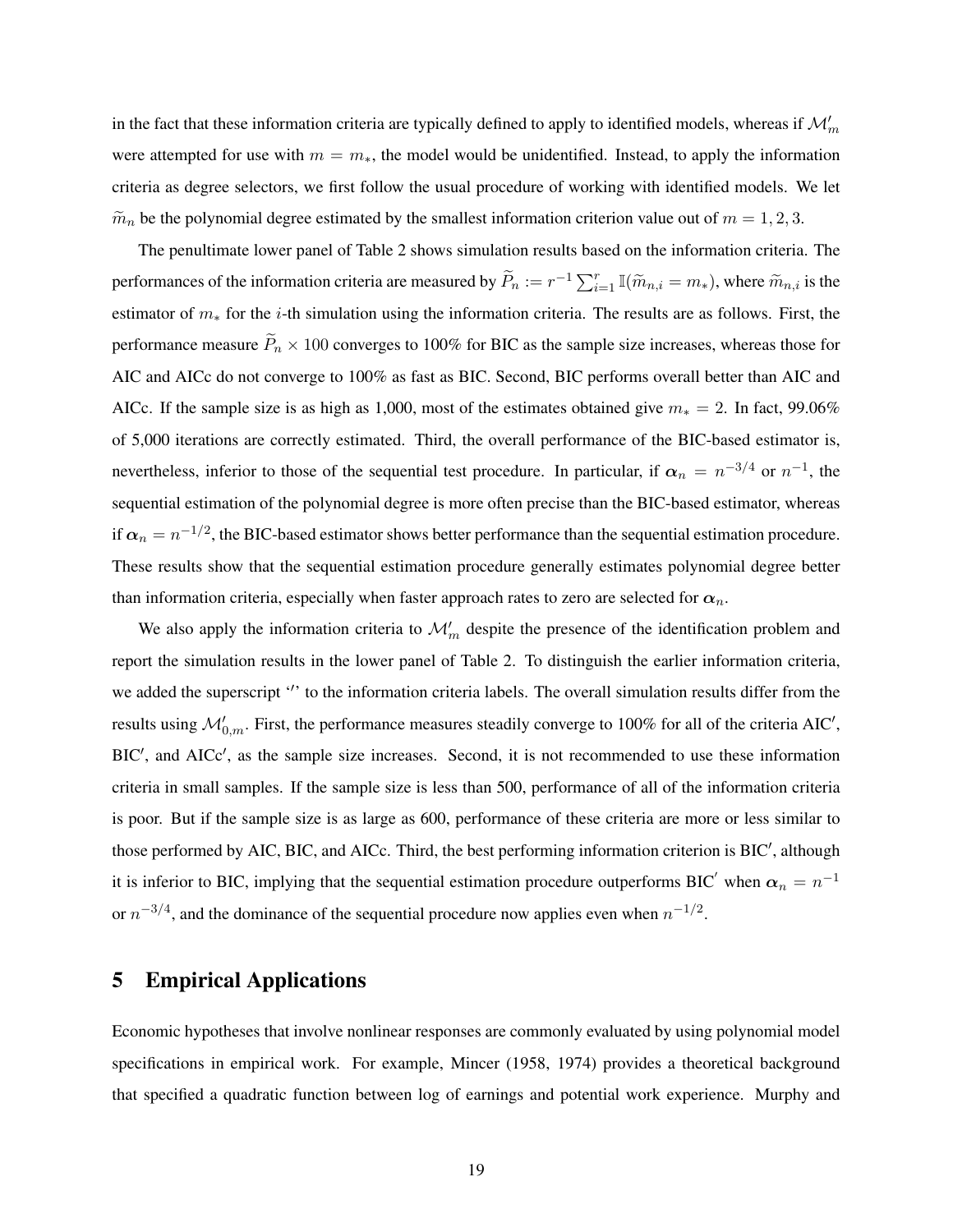Welch (1990) and Lemieux (2006) empirically examine this hypothesis by estimating polynomial models. Another example is the environmental Kuznets curve hypothesis relating the level of pollution to GDP per capita, whose shape is typically inferred by estimating a quadratic function. The inverse-U curve Kuznets hypothesis has been questioned by the more recent re-linking hypothesis that posits instead an N-curve relationship in which pollution levels deteriorate again as GDP per capita increases further (*e.g.*, De Bruyn and Opschoor, 1997). Empirical work on this hypothesis typically estimates cubic models to capture shape. Many other empirical studies estimate polynomial models to assess the implications of various economic theories about shape characteristics. The U-bent hypothesis of life-long welfare and the J-curve hypothesis between trade balance and the real exchange rate are other common examples in the economic literature. In all of these models concerning shape features in the data, important empirical issues arise concerning the selection of polynomial model degree and whether there is neglected nonlinearity in chosen polynomial model specification. Our methodology serves to address these issues.

This section examines one such empirical examples using our methods. Since Mincer (1958, 1974) first introduced the earnings equation using schooling years and potential work experience, the following equation has been the most influential empirical model for human capital earnings

$$
\log(w_t) = \alpha_{0*} + \eta_* s_t + \alpha_{1*} x_t + \alpha_{2*} x_t^2 + u_t, \tag{6}
$$

where  $w_t$  is earnings,  $s_t$  is schooling years, and  $x_t$  is potential work experience of individual t. Most empirical models on earnings data since Mincer (1958, 1974) are specified by adding more explanatory variables to the right side of  $(6)$  or by modifying the model in  $(6)$  into a structural equation.<sup>1</sup> Unless structural interpretations are involved, the unknown parameters are estimated by least squares for most available earnings data across countries. The main reasons for the popularity of this model are its power to fit earnings data well despite its simple structure and its useful theory underpinnings. According to Card (1999), about 20–35% of earnings variation are explained by this simple equation.

Against this successful background of empirical work, persistent questions have been raised over the possibility that the earnings equation in (6) is misspecified. Murphy and Welch (1990) empirically examined the usefulness of the functional form in (6) using the current population survey (CPS) data from 1964 to 1987 and concluded that the quadratic functional form in (6) is unacceptable and argued instead for a quartic functional form in the experience variable. Heckman, Lochner, and Todd (2006) and Lemieux (2006), motivated by the same question, both found that recent earnings data do not fit the Mincer equation as well as

<sup>&</sup>lt;sup>1</sup>See Card (1999) for a survey of the empirical literature on Mincer's equation.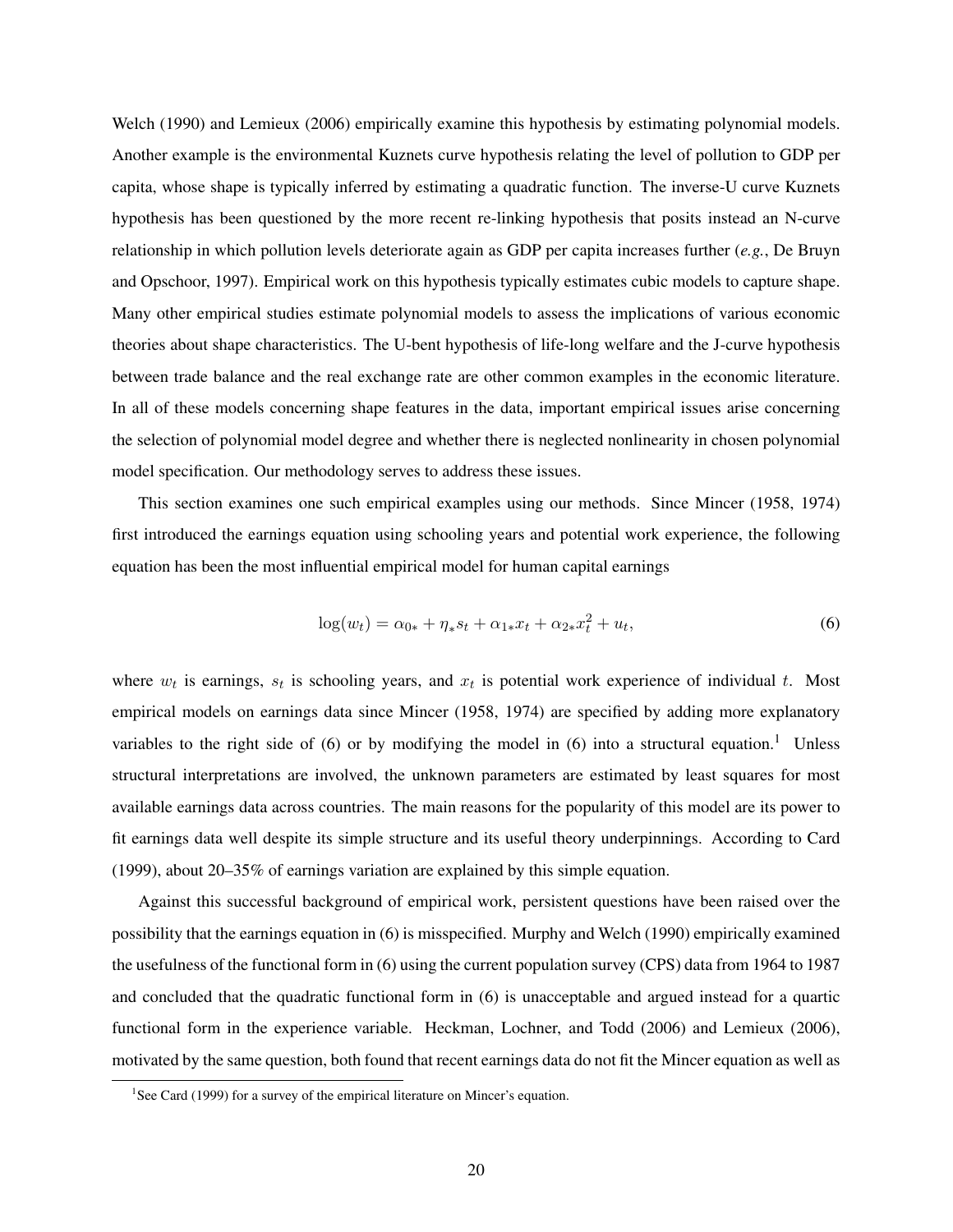1960's and 1970's earnings data. Lemieux (2006), in particular, recommends a quartic model by graphically showing that most of the quartic model predictions belong to the confidence band on unrestricted profiles that are obtained by estimating an unrestricted earnings equation using dummies of experience and schooling years. He also points out that the Mincer equation in recent years needs to accommodate different cohort effects and potential misspecification in terms of schooling years that may be corrected by including squared schooling years. Heckman, Lochner, and Todd (2006) estimated the earnings equation nonparametrically, so that a polynomial degree was not estimated. Finally, Bierens and Ginther (2001) examined the robustness of the model assumptions using least absolute deviation (LAD) estimation and found that even the quartic model is misspecified using 1988 CPS data. With the exception of Heckman, Lochner, and Todd (2006), all these empirical contributions estimate polynomial models.

The need for econometric methods to assist in such empirical modeling exercises with polynomial functions motivates us to revisit recent findings for the Mincer equation. We focus on the following research questions: *(i)* is there any remaining nonlinearity with respect to experience that cannot be detected by the quartic function advocated by Murphy and Welch (1990) and Lemieux (2006)? (*ii*) do different sampling periods of data follow different DGPs? and (*iii*) with recent data, do satisfactory empirical models of earnings require convex function specifications involving schooling years? These questions are addressed to assess the empirical findings by Lemieux (2006) using the methodology of our sequential testing procedure.

In considering these questions, we use the same data sets used in earlier studies and seek to discover whether the empirical results are corroborated using the new methods. Specifically, we use the same data as Card (1995) and Bierens and Ginther (2001). The national longitudinal survey (NLS) data constructed by Card (1995) involve men aged 24–34 years in 1976, so that different cohort effects do not affect estimation of the Mincer equation. The sample size is 3,010. Bierens and Ginther's (2001) CPS data set was drawn from males aged between 18 and 70 with annual income greater than US\$50 in 1992. For our analysis, we select only the samples that satisfy the data conditions in Card (1995), so that different cohort effects do not affect the estimation. The resulting sample size is 8,775. Readers can refer to Card (1995) and Bierens and Ginther (2001) for more information on the data. These two different data sets are intentionally selected to examine whether there is any DGP change between 1976 and 1988.

Our empirical models follow the specifications in Card (1995). We focus on estimating the following model in addition to the conventional Mincer equation in (6)

$$
\log(w_t) = \alpha_{0*} + \eta_{1*} s_t + \alpha_{1*} x_t + \alpha_{2*} x_t^2 + \eta_{2*} b_t + s m'_t \eta_{3*} + u_t,
$$
\n<sup>(7)</sup>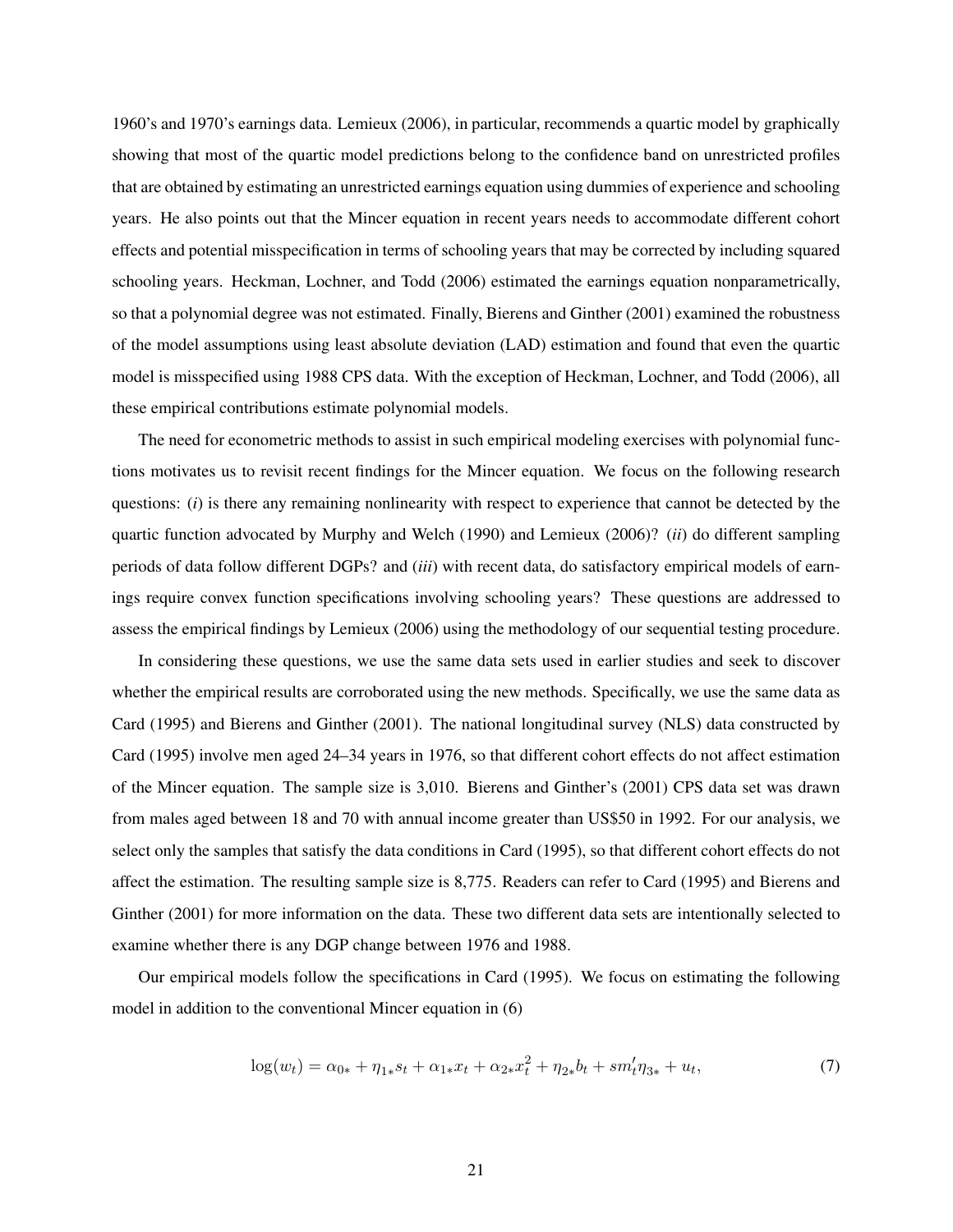where  $b_t$  is a dummy variable for black/white,  $sm_t$  is a set of dummy variables for residence in the South and in a metropolitan area in the year of 1976. This model is the first Mincer equation model estimated by Card (1995) modified by racial and residential features. Note that all variables besides experience and schooling years are dummy variables, so that the functional form in the conditional mean equation is otherwise linear. In addition to these models, Card (1995) estimated various other models by including additional regressors, but we focus here on the models in (6) and (7) as the other model estimation results are very similar.<sup>2</sup>

We apply the QLR test in the following manner. First, we test for further neglected nonlinearity with respect to experience  $x_t$ . The parameter space of the power coefficient was set to  $[-0.25, 6.50]$ , which enables tests up to 6-th degree polynomial models as the null model. Hansen's (1996) weighted bootstrap is applied to our QLR tests to obtain  $p$ -values. The bootstrap iteration number is 500. In cases where the p-values obtained this way were close to the level of significance, we increased the bootstrap iterations to 1,000 to obtain more precise p-value estimates. In another extension, we expanded the null models in (6) and (7) to include higher polynomial degrees in schooling years. This modification accommodates the possibility that the QLR test may reject the null model because of nonlinearity with respect to schooling years, which was one of Lemieux's (2006) concerns. The models in (6) and (7) are therefore extended as follows:

$$
\log(w_t) = \alpha_{0*} + \sum_{j=1}^{m_1} \beta_{j*} s_t^j + \sum_{j=1}^{m_2} \alpha_{j*} x_t^j + u_t,
$$
\n(8)

$$
\log(w_t) = \alpha_{0*} + \sum_{j=1}^{m_1} \beta_{j*} s_t^j + \sum_{j=1}^{m_2} \alpha_{j*} x_t^j + \eta_{1*} b_t + s m'_t \eta_{2*} + u_t,
$$
\n(9)

with  $m_1$ ,  $m_2 = 1, 2, 4$ , and 6. Here, integer settings of  $m_1, m_2 = 3$  and 5 are excluded because theory underlying the log earnings equation does not support for odd-degree polynomials, as pointed out by a referee. The models (8) and (9) are treated as the null specification in our tests. Second, we reverse the roles of schooling years and experience and conduct the same procedures of the first step, testing for further neglected nonlinearity now with respect to schooling years  $s_t$ .

The test results using 1976 NLS data are contained in Table 3. The left- and right-side panels report the *p*-values from testing for further neglected nonlinearity with respect to experience and schooling years, respectively. The p-values with affix "†" indicate that the number of bootstrap iterations is 1,000. The inferential findings depend on the data, models, and levels of significance. Despite these differences, we can draw some consistent features of the data from these specification tests. We summarize the results as

<sup>&</sup>lt;sup>2</sup>For example, we also conducted the same tests using residential dummies in 1966 as additional regressors, just as in Card (1995), and obtained results identical to those using Model (7).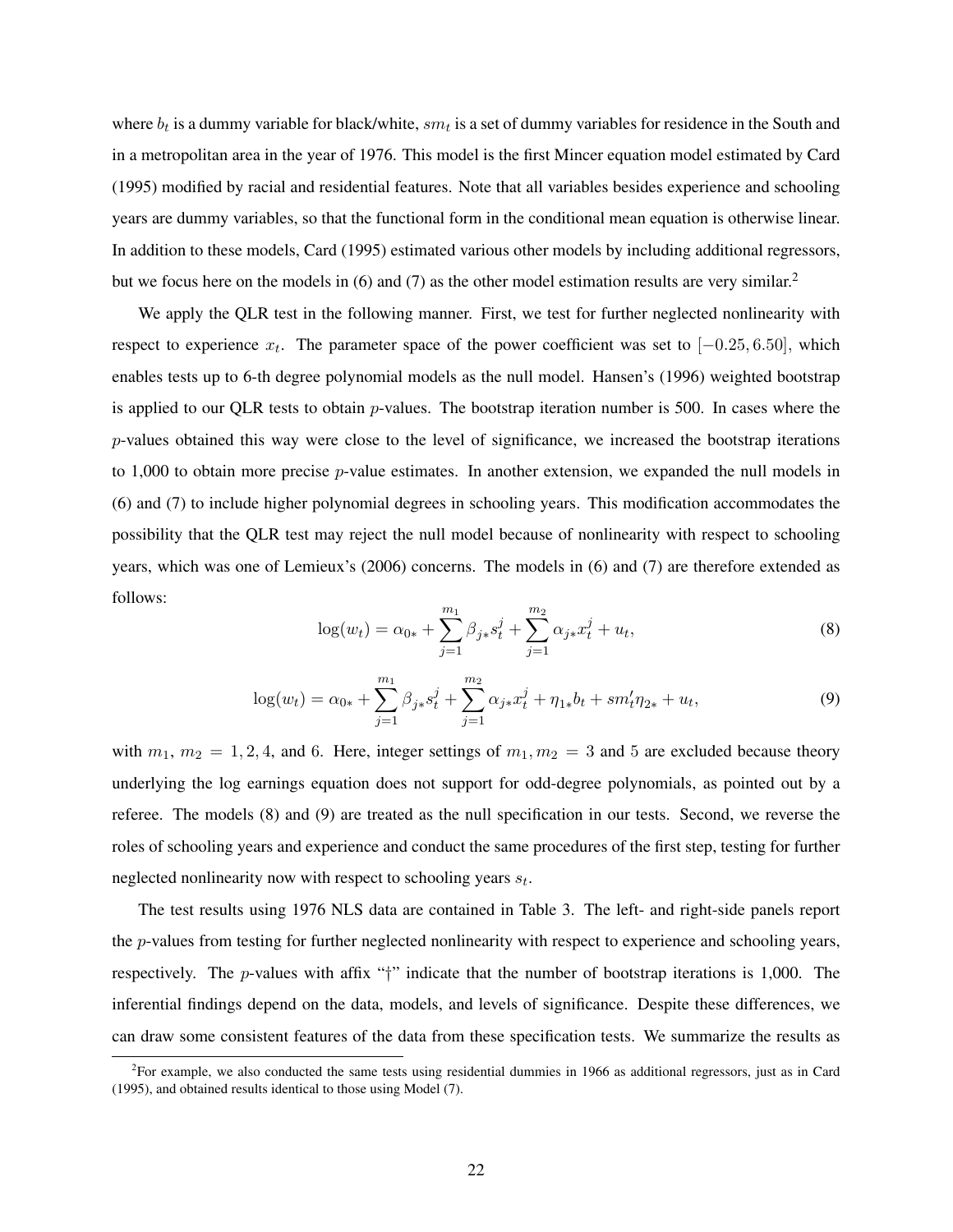follows.

The first implication of these specification tests is that all models that are linear in experience are rejected when testing for neglected nonlinearity in experience at the 1% level of significance. Nonlinearity in experience is further corroborated by testing the null models with respect to schooling years. All  $p$ -values in the right-side panel of Table 3 imply that neglected nonlinear terms with respect to schooling years are hard to detect if squared or higher degree terms in experience are included in the regression. Moreover, even if schooling years are squared or further higher degree terms in schooling are included, all models are still found to be nonlinear with respect to experience. This feature implies that the nonlinear specifications in schooling years in Lemieux (2006) may arise from omitted nonlinearity in experience, given that different cohort effects could be present in his data and that linearity is assumed with respect to either experience or schooling years but not both.

Second, the results in Table 3 imply that the original Mincer hypothesis is statistically supported by sequential estimation in some cases. For the original Mincer equation, we focus on (8) and sequentially estimate both  $m_1$  and  $m_2$  in the following manner. In the first-left panel reported in Table 3, for given  $m_2 = 1$ , say, we sequentially tested  $m_1 = 1, 2, 4, 6$  at the 1% level of significance. If the null is rejected for all  $m_1 = 1, 2, 4, 6$ , the next level  $m_2 = 2$  is considered, and testing continues with respect to  $m_1 = 1, 2, 4, 6$ as before until the hypothesis cannot be rejected. In this process,  $m_2$  is raised through the integers 1, 2, 4, and 6. The first-left panel of Table 3 shows that the resulting estimates are  $m_1 = 1$  and  $m_2 = 2$ , which are the same degrees specified by the Mincer equation. The model found in this way is indicated by the italic font in Table 3. This finding is also consistent with Heckman, Lochner, and Todd's (2006) conclusion that the Mincer equation fits well the 1960's and 1970's earnings data.

Third, the evidence suggests that different polynomial models for different set of explanatory variables are required to address nonlinearity in specification. The original Mincer equation does not include explanatory variables beyond schooling years and experience. Model (9) is specified with additional explanatory variables. Our findings using the same sequential testing procedure support use of  $m_1 = 1$  and  $m_2 = 4$  in Model (9) to eliminate the need for further nonlinearity in schooling years and experience. This finding is consistent with the empirical results on the use of a quartic specification by Murphy and Welch (1990) and Lemieux (2006).

Fourth, the quartic specification has economic implications different from those of the quadratic model. In particular, extreme log earning profiles are better fitted by a quartic function than a quadratic because the higher degree polynomial magnifies the effect of experience on earnings. A scatter plot of the data and regression curves endorses this interpretation. Figure 1(a) shows the scatter diagram between experience and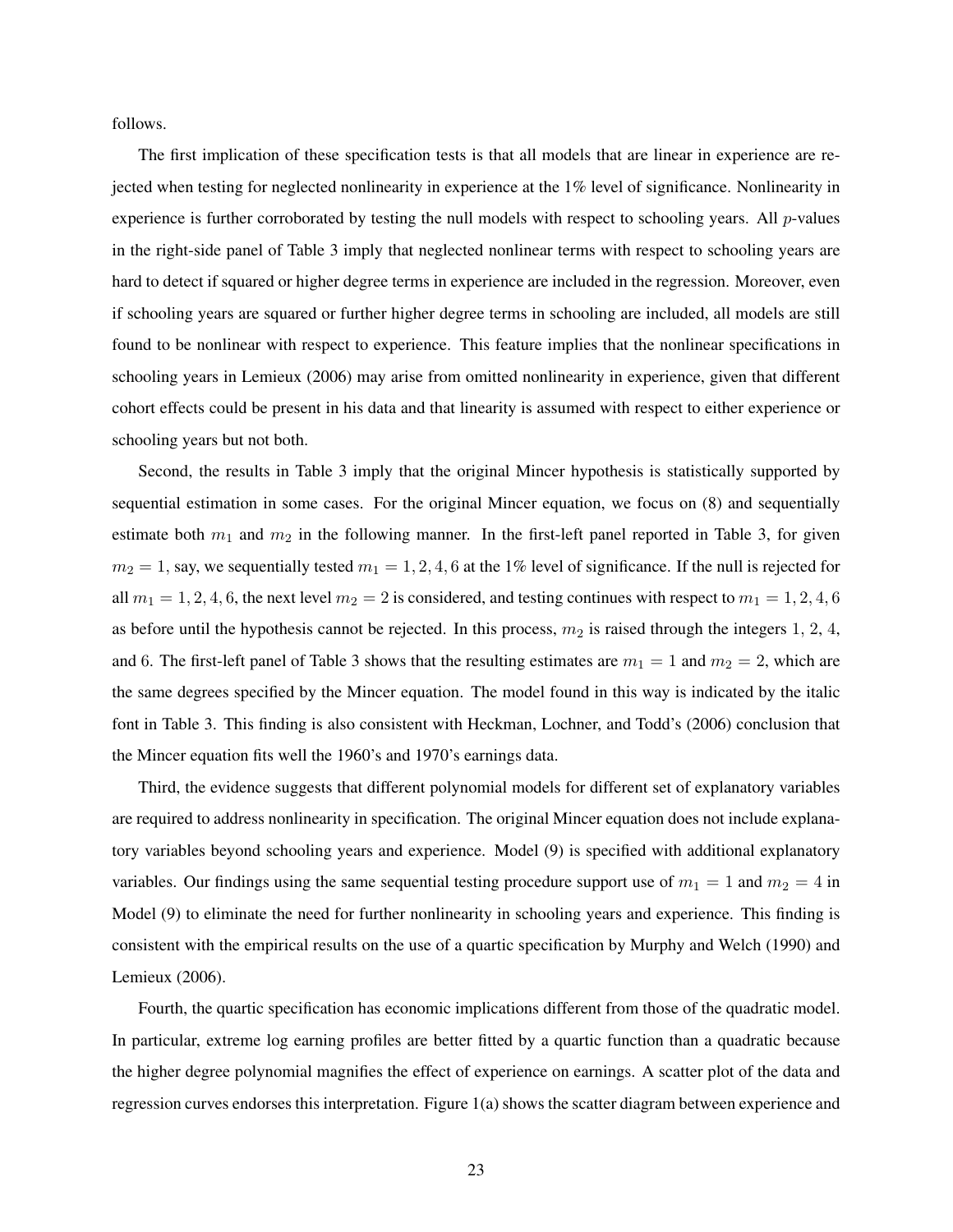the concentrated log wage<sup>3</sup> together with the quadratic and quartic regression curves. The major differences in the regression curves arise in the left- and right-tails. When experience is low, the quadratic fit tends to overestimate the concentrated log wage with more observations below the quadratic fit. When experience is high, the quadratic fit tends to underestimate the concentrated log wage, with more observations above the quadratic fit. The quartic regression appears to correct this unbalanced feature of the quadratic fit near the data boundaries, implying that most experienced (or unexperienced) workers are more highly (or less well) paid than the earning profiles captured by the quadratic model. This finding from sequential testing affirms the earlier empirical conclusion of Lemieux (2006).

We next examine test results obtained from the 1988 CPS data, which are reported in Table 4. The empirical findings are summarized as follows. First, our specification analysis shows that the most parsimonious polynomial orders selected for every model and data set are  $m_1 = 1$  and  $m_2 = 4$ . If the polynomial degree in experience is less than 4, the null models are rejected, showing that the Mincer equation does not hold for the 1988 CPS data, but that the quartic model advocated by Murphy and Welch (1990) and Lemieux (2006) is supported by our formal testing procedure. In addition, this analysis reveals that the convex functional relationship between log earnings and schooling years found in Lemieux (2006) could arise from nonlinearity in experience, as discussed above.

Second, the respective degrees of polynomial nonlinearity with respect to schooling years and experience in the original Mincer equation are not invariant to the data. Note that the standard Mincer equation was preferred in analyzing the 1976 NLS data in terms of Model (8), whereas this is not the case for the 1988 CPS data. This finding supports the empirical conclusion in Heckman, Lochner, and Todd (2006) that the Mincer equation does not fit recent earnings data well.

Finally, the same economic implications about the impact of experience on earnings are obtained as with the 1976 NLS data. In particular, Figure 1(b) shows the analogous sample plot and fitted regression curves as for Figure  $1(a)$ . The same underestimation and overestimation at the boundaries by the quadratic specification is found for the 1988 CPS data, revealing that the quartic curve provides a more balanced fit to these data.

Although we do not report the results here, we conducted the same tests and estimated polynomial degrees for models using all observations in the Bierens and Ginther (2001) data, thereby ignoring different cohort effects and introducing a higher level of heterogeneity. The sample size was 25,631 when only fulltime workers were included. In these regressions, we observed higher levels of nonlinearity to be present

 $3$ The concentrated log wage is defined by the prediction errors obtained from regressing log earnings against schooling years, the race dummy  $(b_t)$ , and dummies for residence  $(sm_t)$  (the explanatory variables in Model (9) other than experience) with the setting  $m_1 = 1$ , which was determined according to the sequential estimation procedure, as discussed.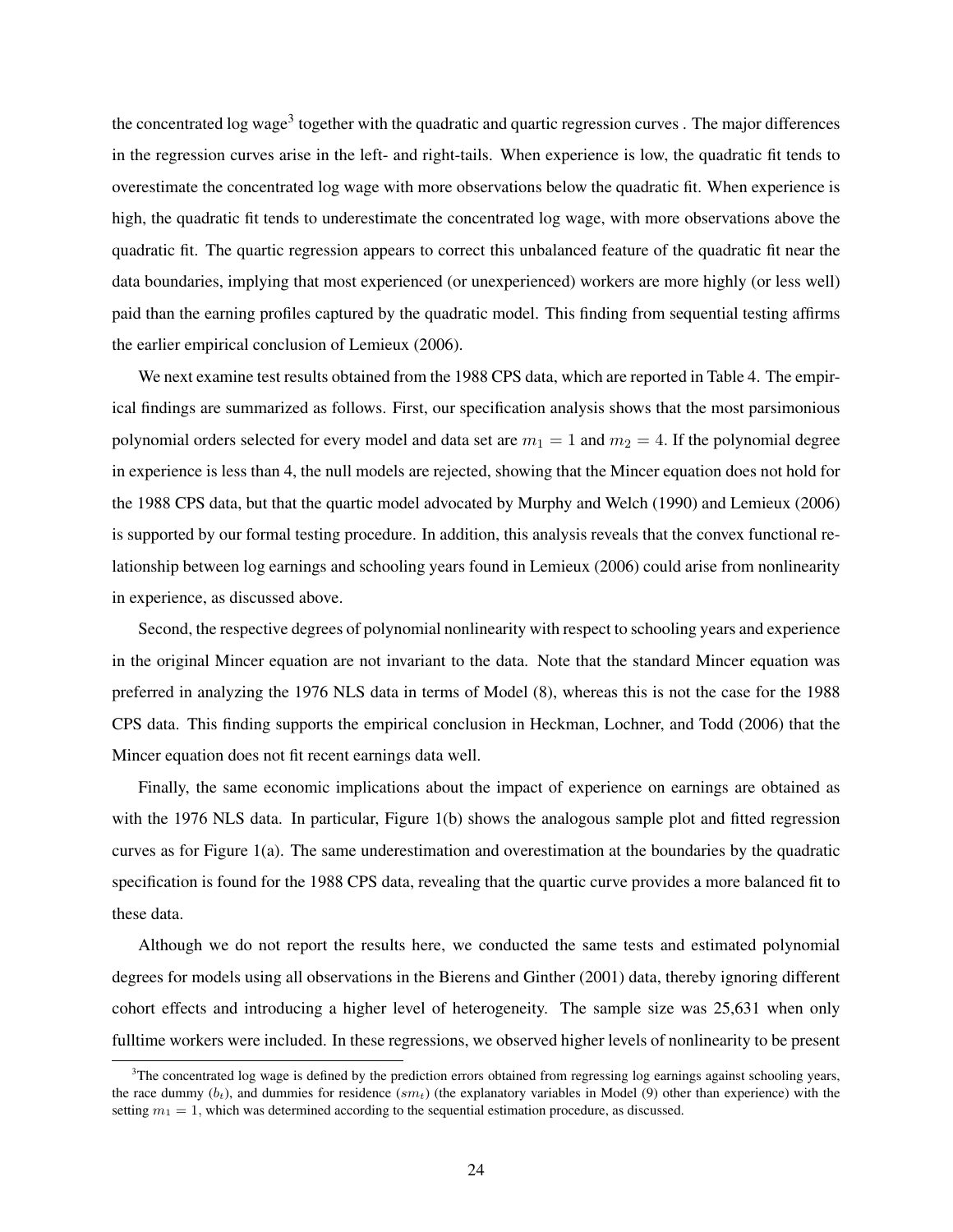both for experience and schooling in explaining earnings. The estimated polynomial degrees were  $m_2 = 6$ and  $m_1 = 4$  with respect to experience and schooling years, results that are consistent with the findings of Bierens and Ginther (2001). The higher degree polynomial function is needed to accommodate the irregular profiles involved in extreme log earnings at the tails, in much the same way as the quartic model compensated for deficiencies in the quadratic fits of tail behavior of log earnings. This additional analysis is reported in the online supplement. These results together with those of the main text together imply that the general conditional mean equation can be different, depending on the data and/or the model employed, indicating the need for some flexibility in treating potential nonlinearity in key explanatory variables. This flexibility is attainable, as we have seen, with polynomial specifications and is possible, more generally, with other sieve space approximants.

## 6 Conclusion

Testing for misspecification is now a standard feature of empirical econometric work. The methodology developed here provides a convenient mechanism for testing for an arbitrary presence of neglected nonlinearity in models that already involve polynomial functions of covariates or time trends. Given the extensive use of such polynomial specifications in empirical applications, it is especially useful to have simple tools to test directly for omitted nonlinearities. Our approach relies on QLR statistics that are constructed explicitly to evaluate the impact of including additional power transforms of the regressors in the regression. This approach provides for convenient implementation to assess specification in practice and further enables direct estimation of polynomial degree along with its consistent power against arbitrary alternatives. While the methods have been developed here for parametric models, they may be used in the context of nonparametric sieve approximations in assessing choice of a polynomial approximant degree.

Of particular interest is the fact that the null limit distribution of the QLR statistic resolves the multifold identification problem inherent in polynomial and power transform regressions. Moreover, when the prediction errors in the equation form an MDS the QLR test statistic is asymptotically distribution free for testing further neglected nonlinearity with respect to time trends, so it is well suited for convenient application in models where the nature of the time trend is uncertain. Simulations confirm that these tests have good finite sample performance and relate well to the limit theory. The sequential testing procedure for consistently estimating unknown polynomial degree also works well in simulations, comparing favorably with and frequently dominating the performance of information criteria. Simulations show that this procedure controls overall type-I error efficiently. Empirical application of these methods to earnings data studied by Card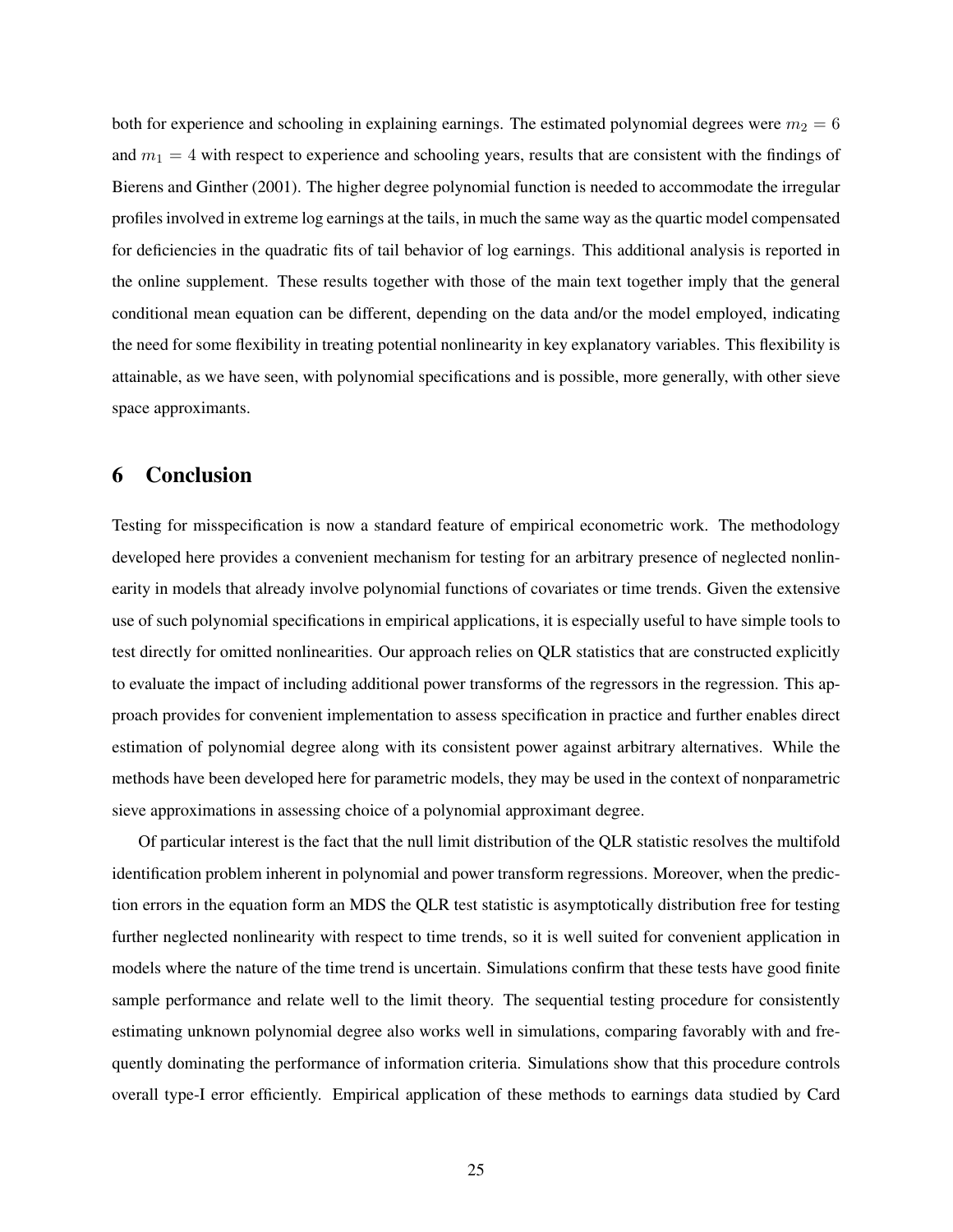(1995) and Bierens and Ginther (2001) show that the methods are informative about specification weaknesses in conventional Mincer equation modeling, indicating that more flexible specifications are needed to capture the impact of schooling and experience on earnings.

# References

- AKAIKE, H. (1973): "Information Theory and an Extension of the Maximum Likelihood Principle," in *Second Internation Symposium on Information Theory*. Eds. B.N. Petrov and F. Csake. Budapest: Akademiai Kiado, 267–281.
- AKAIKE, H. (1974): "A New Look at the Statistical Model Identification," *IEEE Transactions on Automatic Control*, AC-19, 716–723.
- BAEK, Y.I., CHO, J.S., AND PHILLIPS, P.C.B. (2015): "Testing Linearity Using Power Transforms of Regressors," *Journal of Econometrics*, 187, 376–384.
- BIERENS, H. (1990): "A Consistent Conditional Moment Test of Functional Form," *Econometrica*, 58, 1443–1458.
- BIERENS, H. AND GINTHER, D. (2001): "Integrated Conditional Moment Testing of Quantile Regression Models," *Empirical Economics*, 26, 307–324.
- CARD, D. (1995): "Using Geographic Varation in College Proximity to Estimate the Return to Schooling," in *Aspects of Labour Market Behaviour: Essays in Honour of John Vanderkamp*. Eds. L.N. Christofides, E.K. Grant, and R. Swidinsky. Toronto: University of Toronto Press.
- CARD, D. (1999): "The Causal Effects of Education on Easrnings," Chapter 30 in *Handbook of Labor Economics*. Eds. O. Ashenfelter and D. Card. Vol 3, Part 3, 1801–1863. Amsterdam: Elsevier B.V.
- CHO, J.S. AND CHEONG, T., AND WHITE, H. (2011): "Experience with the Weighted Bootstrap in Testing for Unobserved Heterogeneity in Exponential and Weibull Duration Models," *Journal of Economic Theory and Econometrics*, 22:2, 60–91.
- CHO, J.S. AND ISHIDA, I. (2012): "Testing for the Effects of Omitted Power Transformations," *Economics Letters*, 117, 287–290.
- CHO, J.,S. ISHIDA, I., AND WHITE, H. (2011): "Revisiting Tests for Neglected Nonlinearity Using Artificial Neural Network," *Neural Computation*, 23, 1133–1186.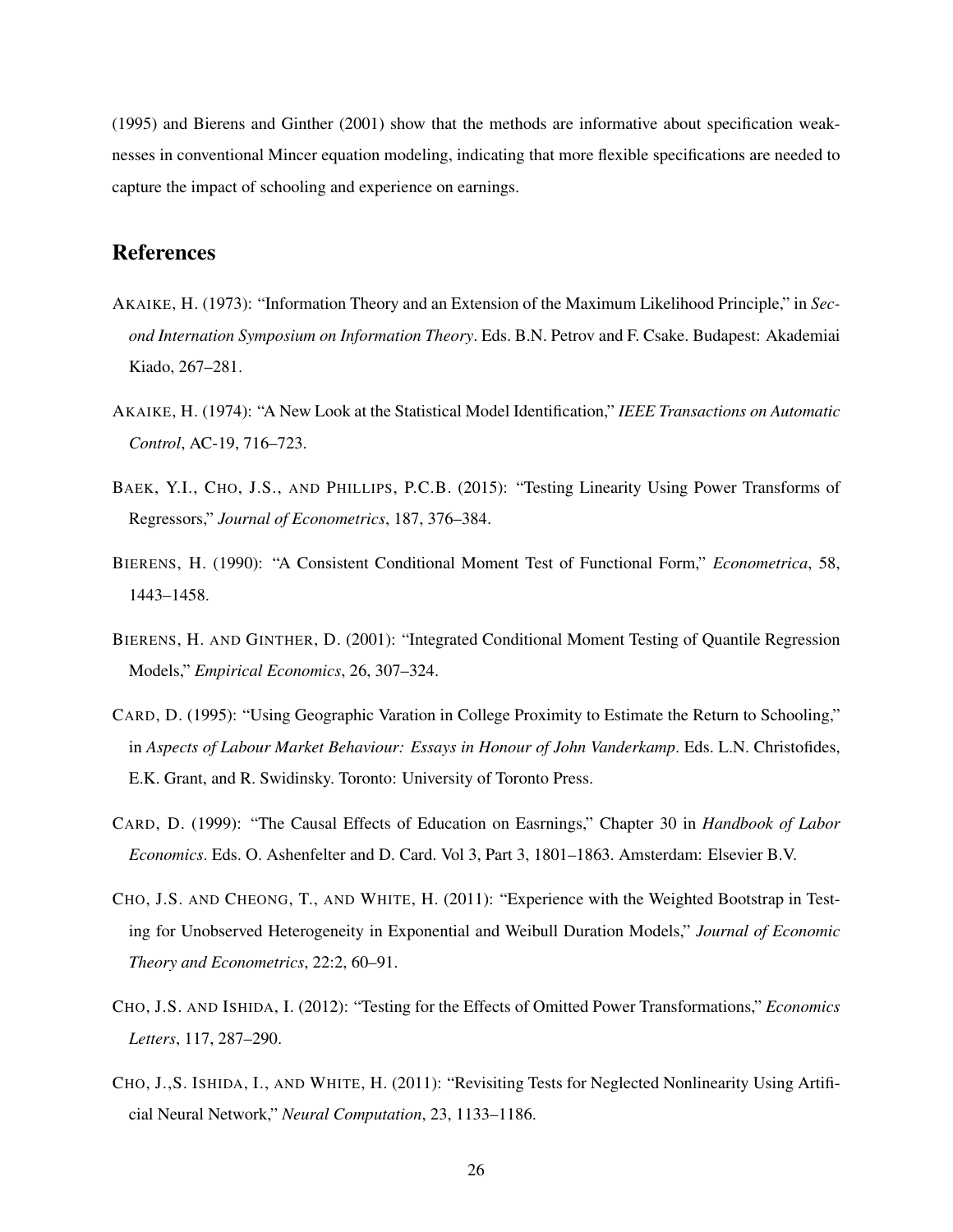- CHO, J.S., ISHIDA, I., AND WHITE, H. (2014): "Testing for Neglected Nonlinearity Using Twofold Unidentified Models under the Null and Hexic Expansions," in *Essays on Nonlinear Time Series Econometrics: A Festschrift in Honor of Timo Teräsvirta*, 3–27. Eds. Niels Haldrup, Mika Meitz, and Pentti Saikkonen. Oxford: Oxford University Press.
- CHO, J.S. AND PHILLIPS, P.C.B. (2017): "Online Supplement to "Sequentially Testing Polynomial Model Hypotheses using Power Transforms of Regressors"," Discussion Paper, School of Economics, Yonsei University.
- CHO, J.S. AND WHITE, H. (2010): "Testing for Unobserved Heterogeneity in Exponential and Weibull Duration Models," *Journal of Econometrics*, 157, 458–480.
- DAVIES, R. (1977): "Hypothesis Testing When a Nuisance Parameter is Present only under the Alternative," *Biometrika*, 64, 247–254.
- DAVIES, R. (1987): "Hypothesis Testing When a Nuisance Parameter is Present only under the Alternative," *Biometrika*, 74, 33–43.
- DE BRUYN, S.M. AND OPSCHOOR, J. (1997): "Developments in the Throughput-Income Relationship: Theoretical and Empirical Observations," *Ecological Economics*, 20, 255–268.
- HANSEN, B. (1996): "Inference When a Nuisance Parameter is Not Identified under the Null Hypothesis," *Econometrica*, 64, 413–430.
- HECKMAN, J., LOCHNER, L., AND TODD, P. (2006): "Earnings Functions, Rates of Return and Treatment Effects: The Mincer Equation and Beyond," Chapter 7 in *Handbook of the Economics of Education*. Eds. Eric A. Hanushek and Finis Welch. Vol 1, 309–458. Amsterdam: Elsevier B.V.
- HOSOYA, Y. (1989): "Hierarchical Statistical Models and a Generalized Likelihood Ratio Test," *Journal of Royal Statistical Society*, *Series B*, 51, 435–447.
- LEMIEUX, T. (2006): "The"Mincer Equation" Thirty Years After *Schooling, Experience, and Earnings*," in *Jacob Mincer: A Pioneer of Modern Labor Economics*. Ed. Shoshana Grossbard. 127–145. New York: Springer.
- MINCER, J. (1958): "Investment in Human Capital and Personal Income Distribution," *Journal of Political Economy*, 66, 281–302.
- MINCER, J. (1974): *Schooling, Experience and Earnings*. New York, NY: Columbia University Press.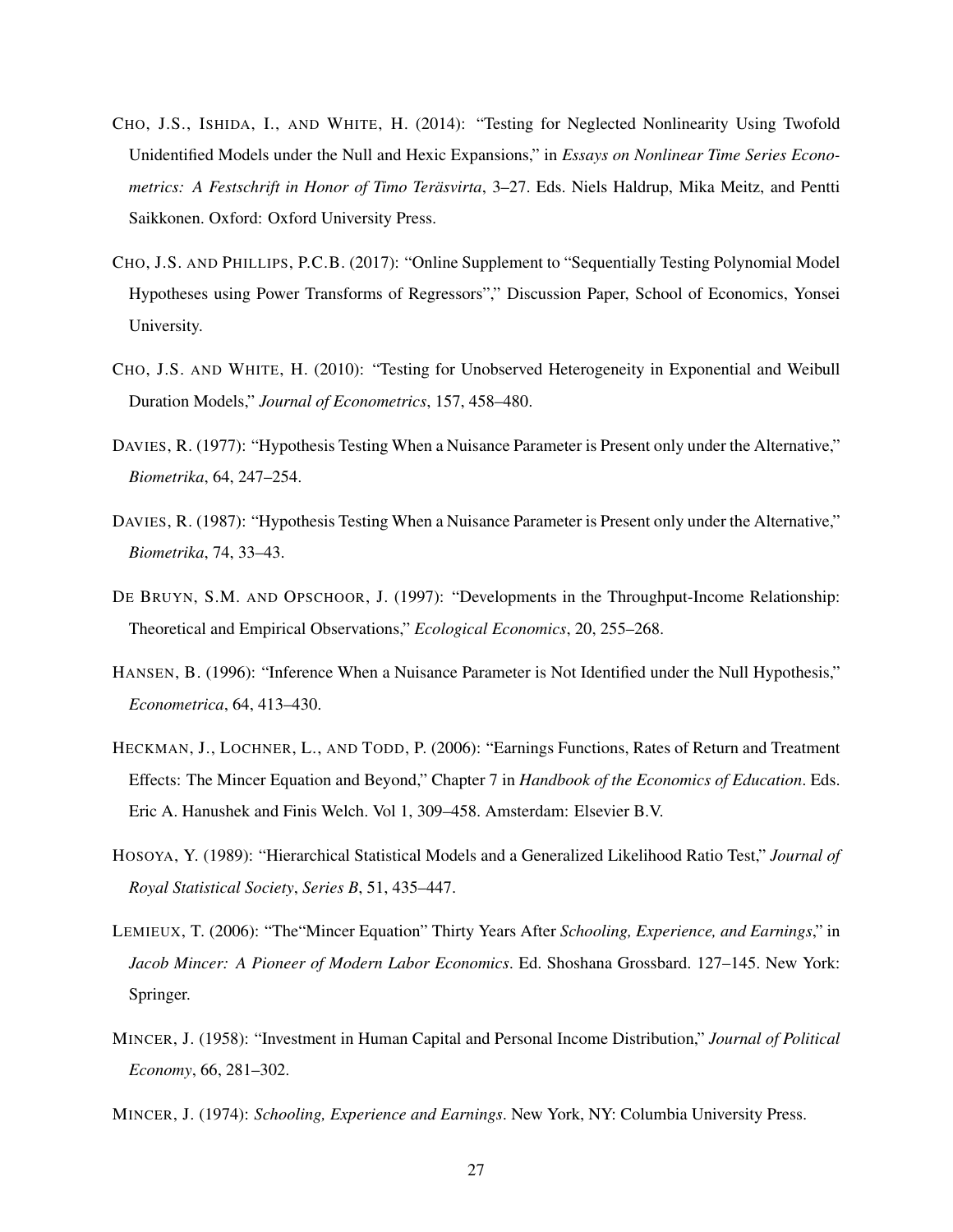- MURPHY, K. AND WELCH, F. (1990): "Empirical Age-Earnings Profiles," *Journal of Labor Economics*, 8, 202–229.
- PHILLIPS, P.C.B. (2007): "Regression with Slowly Varying Regressors and Nonlinear Trends," *Econometric Theory*, 23, 557–614.
- PITERBARG, V. (1996): *Asymptotic Methods in the Theory of Gaussian Processes and Fields*. Translations of Mathematical Monographs, 148. Providence: American Mathematical Society.
- STINCHCOMBE, M. AND WHITE, H. (1998): "Consistent Specification Testing with Nuisance Parameters Present Only under the Alternative," *Econometric Theory*, 14, 295–324.
- TUKEY, J. (1957): "On the Comparative Anatomy of Transformations," *Annals of Mathematical Statistics*, 28, 602–632.
- TUKEY, J. (1977): *Exploratory Data Analysis*. Reading, MA: Addison-Wesley.
- WHITE, H. AND CHO, J.S. (2012): "Higher-Order Approximations for Testing Neglected Nonlinearity," *Neural Computation*, 24, 273–287.



Figure 1: QUADRATIC, QUARTIC FITS AGAINST EXPERIENCES AND CONCENTRATED LOG WAGES. This figure shows the quadratic and quartic fits of concentrated log wages with respect to experience. The concentrated log wages are the prediction errors obtained by regressing log wages against schooling years and the other dummy variables in (7):  $b_t$  and  $sm_t$ .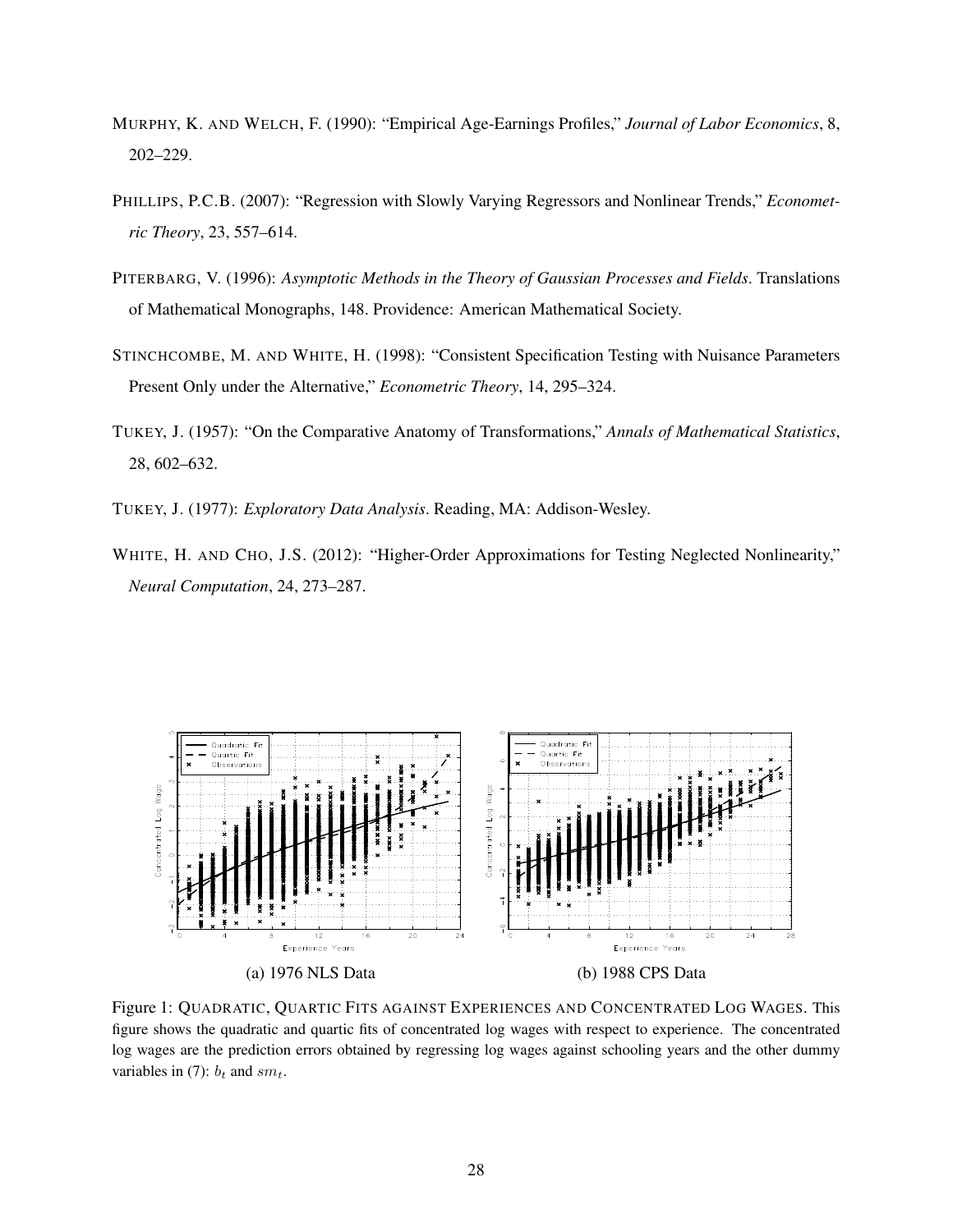| $\alpha$ | m<br>$\boldsymbol{n}$ | 50    | 100   | 200   | 300   | 400   | 500   | 600   | 700   | 800   | 900   | 1,000 |
|----------|-----------------------|-------|-------|-------|-------|-------|-------|-------|-------|-------|-------|-------|
| $10\%$   |                       | 0.00  | 0.00  | 0.00  | 0.00  | 0.00  | 0.00  | 0.00  | 0.00  | 0.00  | 0.00  | 0.00  |
|          | $2^*$                 | 89.42 | 90.90 | 90.76 | 91.66 | 90.46 | 90.18 | 91.22 | 91.06 | 91.96 | 91.40 | 92.02 |
|          | 3                     | 8.08  | 7.00  | 7.02  | 6.36  | 7.48  | 7.54  | 6.86  | 7.36  | 6.24  | 6.72  | 6.28  |
|          | $\geq 4$              | 2.50  | 2.10  | 2.22  | 1.98  | 2.06  | 2.28  | 1.92  | 1.58  | 1.80  | 1.88  | 1.70  |
|          |                       | 0.00  | 0.00  | 0.00  | 0.00  | 0.00  | 0.00  | 0.00  | 0.00  | 0.00  | 0.00  | 0.00  |
|          | $2^*$                 | 94.68 | 95.20 | 95.42 | 95.98 | 95.32 | 95.18 | 95.48 | 95.80 | 96.00 | 95.46 | 95.64 |
| 5%       | 3                     | 4.28  | 3.90  | 3.82  | 3.24  | 3.84  | 3.98  | 3.82  | 3.76  | 3.46  | 3.90  | 3.74  |
|          | $\geq 4$              | 1.04  | 0.90  | 0.76  | 0.78  | 0.84  | 0.84  | 0.70  | 0.44  | 0.54  | 0.64  | 0.62  |
| $1\%$    |                       | 0.00  | 0.00  | 0.00  | 0.00  | 0.00  | 0.00  | 0.00  | 0.00  | 0.00  | 0.00  | 0.00  |
|          | $2^*$                 | 98.98 | 99.08 | 99.16 | 99.06 | 99.22 | 99.04 | 99.08 | 99.08 | 99.20 | 99.26 | 98.92 |
|          | 3                     | 0.84  | 0.80  | 0.70  | 0.86  | 0.68  | 0.80  | 0.86  | 0.88  | 0.70  | 0.68  | 0.96  |
|          | $\geq 4$              | 0.18  | 0.12  | 0.14  | 0.08  | 0.10  | 0.16  | 0.06  | 0.04  | 0.10  | 0.06  | 0.12  |

Table 1: ESTIMATED POLYNOMIAL DEGREES BY THE QLR TEST STATISTIC (IN PERCENT). NUMBER OF REPLICATIONS: 5,000. This table shows the portion of the estimated polynomial degrees by sequentially applying the QLR test statistic. DGP:  $y_t = \alpha_{0*} + \alpha_{1*}t + \alpha_{2*}t^2 + \eta_*d_t + \cos(d_t)v_t$ ,  $d_t := \rho_*d_{t-1} + w_t$ , and  $(v_t, w_t)' \sim_{iid} N(0, \sigma^2_* I_2)$  such that  $(\alpha_{0*}, \alpha_{1*}, \alpha_{2*}, \eta_*, \sigma^2_*, \rho_*) = (1, 1, 1, 1, 1, 0.5)$ . MODEL:  $\mathcal{M}'_m := \{\mu_t(\cdot) : \Omega_n \mapsto \Omega_m\}$  $\mathbb{R}: \mu_t(\alpha_n, \eta, \beta_n, \gamma) := s_t(m)'\alpha_n + d_t\eta + \beta_n s_{n,t}^{\gamma}$ , where  $m = 1, 2, 3$ , and  $\gamma \in \Gamma := [0.0, 3.5]$ .

| <b>Methods</b><br>$\boldsymbol{n}$ | 50      | 100     | 200     | 300     | 400     | 500     | 600     | 700     | 800     | 900     | 1,000   |
|------------------------------------|---------|---------|---------|---------|---------|---------|---------|---------|---------|---------|---------|
| Seqnt. Estmtn.                     | 85.56   | 90.90   | 93.44   | 95.22   | 95.32   | 95.74   | 96.12   | 96.78   | 97.26   | 97.06   | 97.00   |
| with $\alpha_n = n^{-1/2}$         | (85.85) | (90.00) | (92.92) | (94.22) | (95.00) | (95.52) | (95.91) | (96.22) | (96.46) | (96.66) | (96.83) |
| Seqnt. Estmtn.                     | 94.34   | 97.28   | 98.22   | 98.78   | 99.02   | 99.10   | 99.20   | 99.28   | 99.44   | 99.58   | 99.32   |
| with $\alpha_n = n^{-3/4}$         | (94.68) | (96.83) | (98.11) | (98.61) | (98.88) | (99.05) | (99.17) | (99.26) | (99.33) | (99.39) | (99.43) |
| Seqnt. Estmtn.                     | 97.78   | 99.08   | 99.58   | 99.64   | 99.84   | 99.82   | 99.82   | 99.86   | 99.88   | 99.92   | 99.90   |
| with $\alpha_n = n^{-1}$           | (98.00) | (99.00) | (99.50) | (99.66) | (99.75) | (99.80) | (99.83) | (99.85) | (99.87) | (99.88) | (99.90) |
| <b>AIC</b>                         | 81.70   | 83.12   | 83.42   | 84.10   | 83.32   | 83.88   | 83.80   | 84.24   | 84.28   | 83.38   | 84.46   |
| <b>BIC</b>                         | 93.94   | 96.18   | 97.58   | 98.16   | 98.34   | 98.76   | 98.58   | 99.06   | 99.20   | 99.18   | 99.06   |
| <b>AICc</b>                        | 85.94   | 84.86   | 84.80   | 84.78   | 83.74   | 84.38   | 84.18   | 84.52   | 84.52   | 83.64   | 84.70   |
| AIC'                               | 1.94    | 2.08    | 2.42    | 2.76    | 5.80    | 81.00   | 85.60   | 82.56   | 82.20   | 85.50   | 86.76   |
| BIC'                               | 0.44    | 0.16    | 0.18    | 0.10    | 0.12    | 0.94    | 89.66   | 92.18   | 90.76   | 94.86   | 95.82   |
| AICc'                              | 1.50    | 1.60    | 2.22    | 2.54    | 5.44    | 81.20   | 85.76   | 82.72   | 82.40   | 85.76   | 86.98   |

Table 2: PORTION OF SEQUENTIALLY ESTIMATED POLYNOMIAL DEGREES BY THE QLR TEST STATIS-TIC (IN PERCENT). NUMBER OF REPLICATIONS: 5,000. This table shows the percentages of the correctly estimated polynomial degree by the sequential application of the QLR test statistic and information criteria:  $P_n(\alpha_n)\times 100$ and  $P_n \times 100$ . Figures in parentheses denote  $(1 - \alpha_n) \times 100$ . The level of significance  $\alpha_n$  is a function of the sample size *n* that satisfies the conditions in Corollary 2, and  $\hat{P}_n(\alpha_n) := \frac{1}{r} \sum_{i=1}^r \mathbb{I}(\hat{m}_{n,i} = m_*)$ , where r is the number of iterations, and  $\hat{m}_{n,i}$  is the sequential estimator of  $m_*$  for the i-th simulation. Similarly,  $\widetilde{P}_n := \frac{1}{r} \sum_{i=1}^r \mathbb{I}(\widetilde{m}_{n,i} = m_*)$ , where  $\widetilde{m}_{n,i}$  is the information criterion-based estimator of  $m_*$  for the *i*-th simulation. DGP:  $y_t = \alpha_{0*} + \alpha_{1*}t + \alpha_{2*}t^2 + \eta_*d_t + \cos(d_t)v_t$ ,  $d_t := \rho_*d_{t-1} + w_t$ , and  $(v_t, w_t)' \sim_{iid} N(0, \sigma_*^2 I_2)$  such that  $(\alpha_{0*}, \alpha_{1*}, \alpha_{2*}, \eta_*, \sigma_*^2, \rho_*)$  = (1, 1, 1, 1, 1, 0.5). MODEL:  $\mathcal{M}'_m := \{\mu_t(\cdot) : \Omega_n \mapsto \mathbb{R} : \mu_t(\alpha_n, \eta, \beta_n, \gamma) :=$  $s_t(m)'\alpha_n + d_t\eta + \beta_n s_{n,t}^{\gamma}$ , where  $m = 1, 2, 3$ , and  $\gamma \in \Gamma := [0.0, 3.5]$ . AIC, BIC, and AICc are applied to  $\mathcal{M}'_{0,m} := \{\mu_t(\cdot) : \Omega_n \mapsto \mathbb{R} : \mu_t(\alpha_0, \dots, \alpha_m, \eta) := s_t(m)'\alpha_n + d_t\eta\}$ , and AIC', BIC', and AICc' are applied to  $\mathcal{M}'_m$ , where  $m = 1, 2, 3$ .